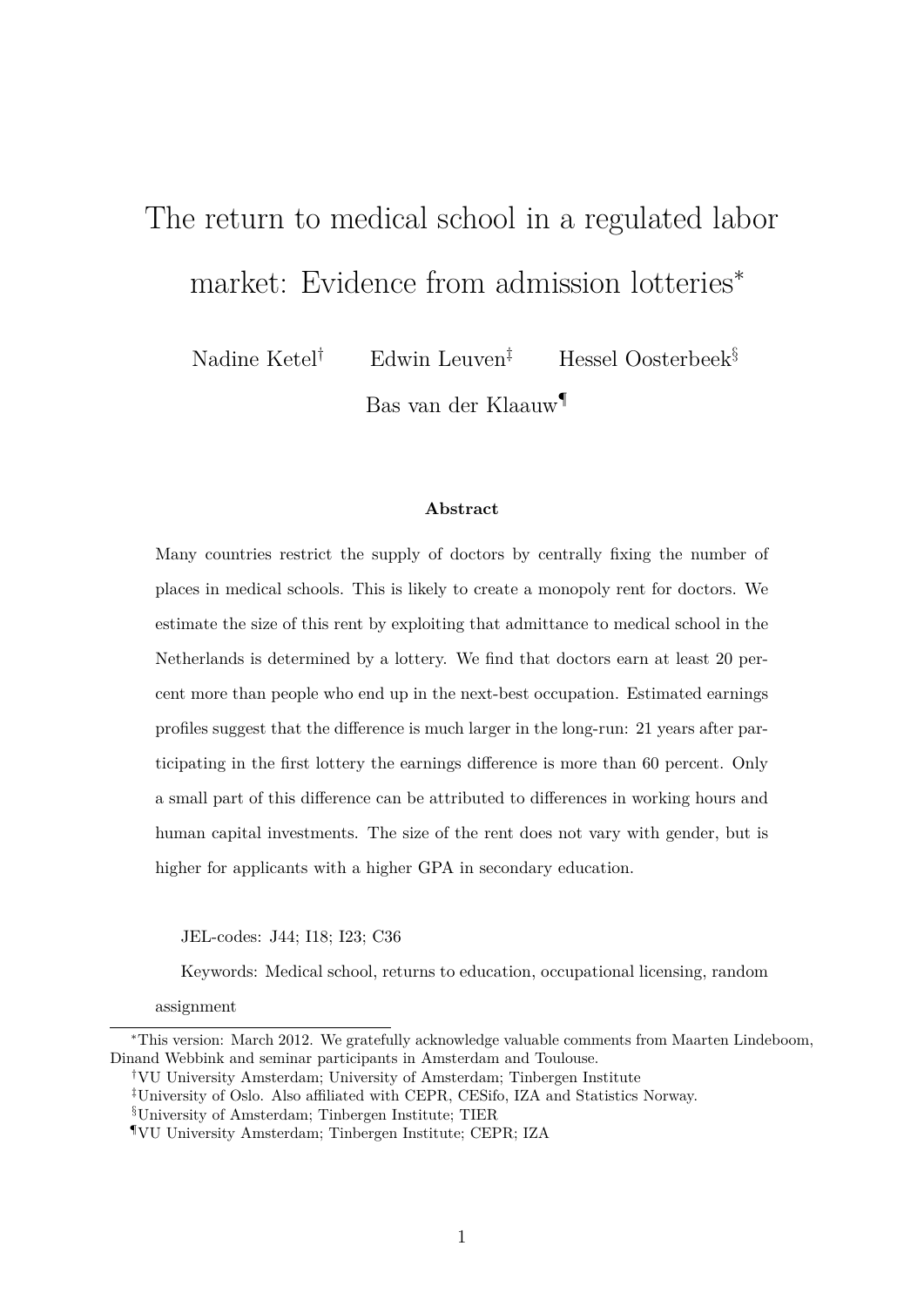## **1 Introduction**

Many countries restrict the supply of doctors by centrally fixing the number of places in medical schools (Simoens and Hurst, 2006). This might result in a monopoly rent with doctors' earnings exceeding their reservation earnings to enter the profession. This paper addresses the question by how much doctors' earnings – and thereby health expenditures – can be reduced without reducing the effective supply of doctors. This deals with the earnings elasticity of entry into the medical profession. Earlier studies looked at the labor supply elasticity of doctors at the intensive (hours) margin (Baltagi et al., 2005; Noether, 1986; Rizzo and Blumenthal, 1994; Showalter and Thurston, 1997; Sloan, 1975). The extensive margin of doctors' labor supply has not been examined before.

The ideal research design would be to exploit exogenous variation in future renumeration of potential doctors. Future earnings prospects should differ between similar groups of potential doctors, who should also have the same earnings prospects in alternative occupations. It is hard to think of a source of variation that accomplishes this. An experimental design is most likely impossible, and, for example, differences in tax rates or regional variations in renumeration either do not provide sufficient variation in earnings prospects, affect also earnings in alternative occupations, or affect selective groups.

In this paper we exploit the limited number of places in Dutch medical schools, which are assigned to applicants through admission lotteries. We use administrative data from the admission lotteries in the years 1988 to 1999, and of applicants' subsequent study career from the Dutch student registry. This information is merged at the individual level with data on labor market outcomes from Statistics Netherlands. These data cover the entire population and are from the administrative records of municipalities, tax authorities and social insurance administrations. The labor market data cover the period 1999 to 2009, implying that for the cohort that applied for the first time to medical school in 1988, labor market information is available up to 21 years after their first application. Using these data we estimate returns to medical school and thus from entering the medical profession (compared to the next-best occupation). The admission lotteries allow us to deal with (self-)selection bias. We present separate estimates for each year since the first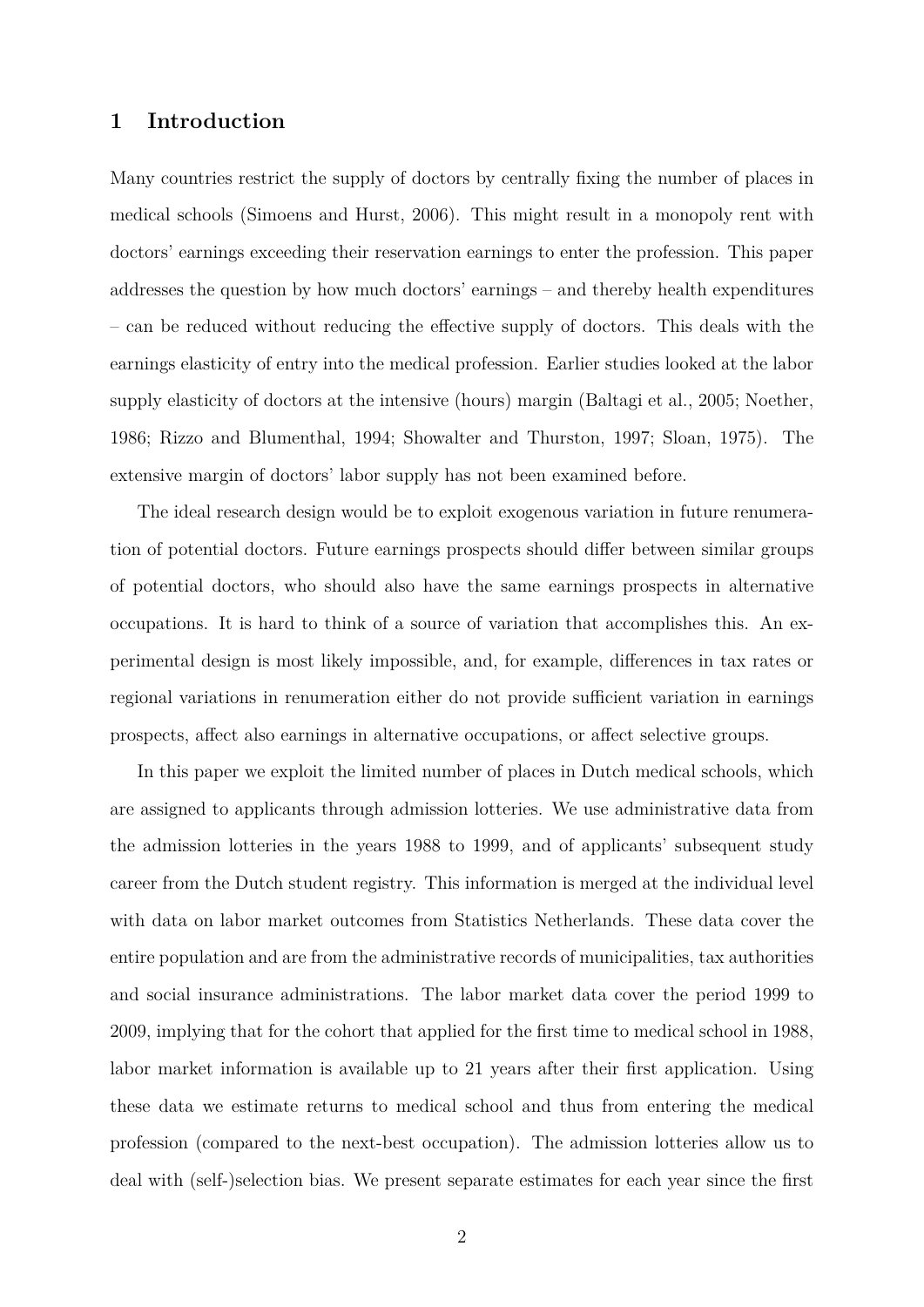application thereby constructing synthetic experience-earnings profiles.

Also in the absence of the supply restriction, earnings as a doctor may, however, differ from earnings in the next-best occupation. Two reasons are often mentioned. First, the investments in human capital differ. Becoming a doctor requires, on average, more years of education than necessary to enter other occupations. Because we observe the entire earnings profile since first applying for medical school and tuition fees are known, we deal with differences in human capital investments. Second, job characteristics differ between professions, for example, doctors often claim to work long hours. We examine this possible explanation for the earnings differential.

The main empirical complication is that losers of admission lotteries are allowed to reapply the next year, and not all lottery winners actually complete medical school. We use the outcome of an individual's first lottery as instrumental variable for completing medical school. Winning the first lottery increases the probability to complete medical school by around 40 percentage points, and this effect is highly significant.

The earnings increase of working as a doctor instead of in the next-best occupation is substantial. There is no single year after graduation in which the return is less than 20 percent. Moreover, the earnings profiles indicate that the return increases with experience. Twenty one years after the first lottery doctors have, on average, more than 60 percent higher earnings. The returns are very similar for men and women, although in absolute terms men earn more than women. The returns to medical school are higher for individuals with a higher ability, measured by high-school GPA: Applicants with a GPA in the top 20 percent of the GPA-distribution have a 50 percent larger earnings gain than applicants with a GPA in the bottom 30 percent in that distribution. These large earnings differences can not be attributed to differences in working hours. While doctors work longer hours than non-doctors, this difference is modest. In the first four years of their career doctors work 200 to 300 hours more on an annual basis, after these first four years this difference is in the vicinity of 100 hours per year. There is also no evidence that doctors are more restricted in their private life. In 2010, doctors are 8 percentage points more likely to be married and 5 percentage points more likely to have children.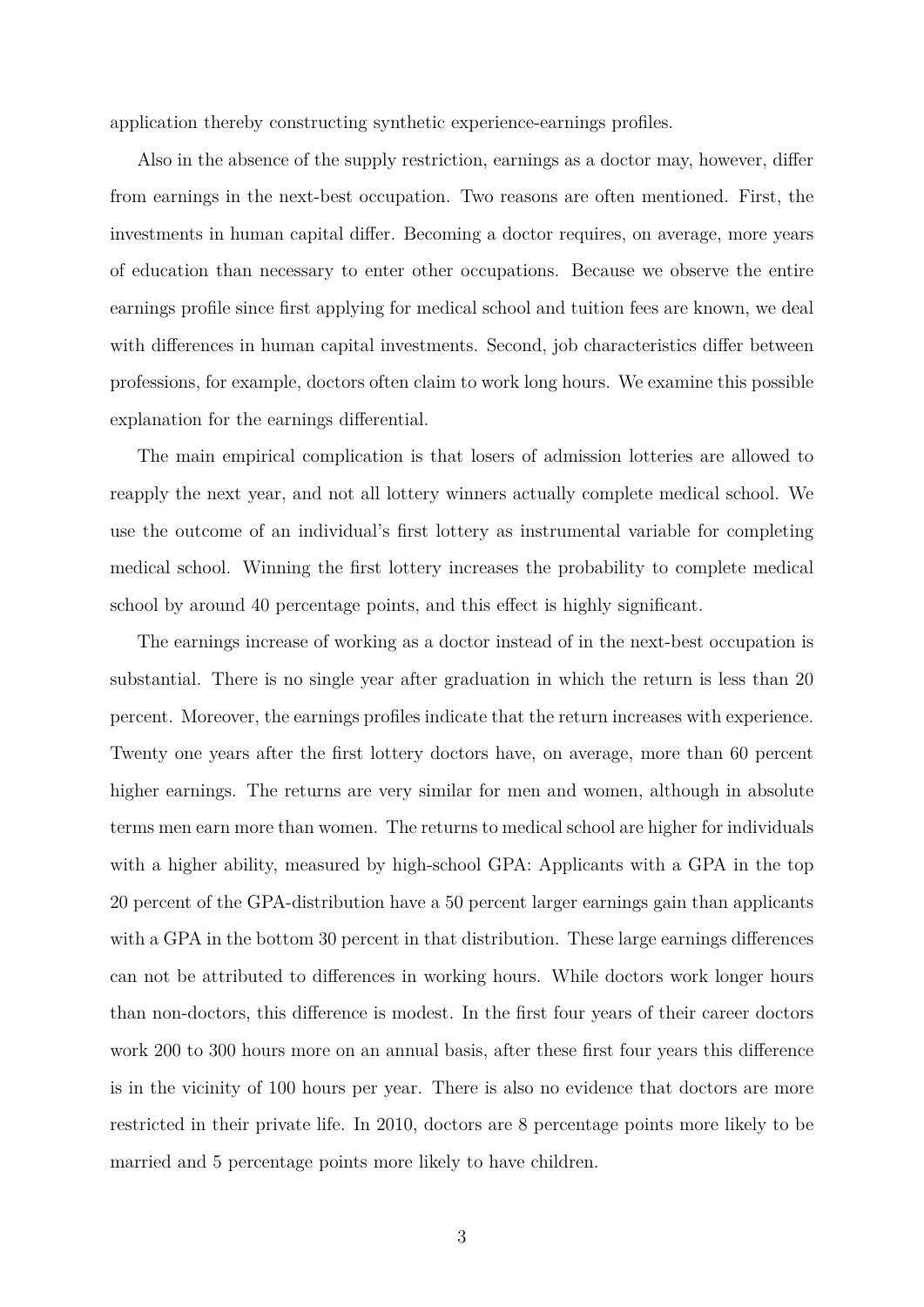The instrumental variable approach implies that we identify average treatment effects for compliers (Imbens and Angrist, 1994). The compliers are applicants who complete medical school if they win the first lottery, and who do not complete medical school if they lose the first lottery. Not completing medical school after losing the first lottery can result from not reapplying or from losing subsequent lotteries. Since we also have information about participation and outcomes of subsequent lotteries, we can further characterize the compliers. In particular, we can identify separately the earnings gain for compliers who do not reapply when they lose the first lottery, and for compliers who reapply when they lose the first lottery but also lose subsequent lotteries. The empirical results show that the earnings returns are largest for the first type of compliers.

A possible confounding factor is that the disappointment of losing the first lottery has a direct effect on earnings in the next-best occupation. We also report results from admission lotteries for other university studies, which do not license people to work in a specific occupation. For these studies we find no earnings difference between winners and losers of the first lottery. This suggests that the disappointment of losing a admission lottery does not reduce future earnings.

The very substantial monopoly rent for doctors questions the desirability of a quota in combination with the low and uniform tuition fees charged by Dutch universities. Completely releasing the quota will initially almost double the inflow and outflow of medical schools, which requires a large expansion of the capacity of medical schools. The extra supply of doctors should eventually eliminate the monopoly rent, but our estimates are uninformative about the extra supply needed to achieve that. Alternatively, the government can increase tuition fees for medical schools such that fewer students apply and an extreme capacity increase is not necessary. However, not all people in the medical profession become specialist, who have the highest earnings. The increase in tuition fee should not be so high that medical school will only be affordable for students who want to become a medical specialist. But medical specialists follow special longer education tracks. It seems feasible to extract the high rents of specialists by charging substantial tuition fees for these tracks.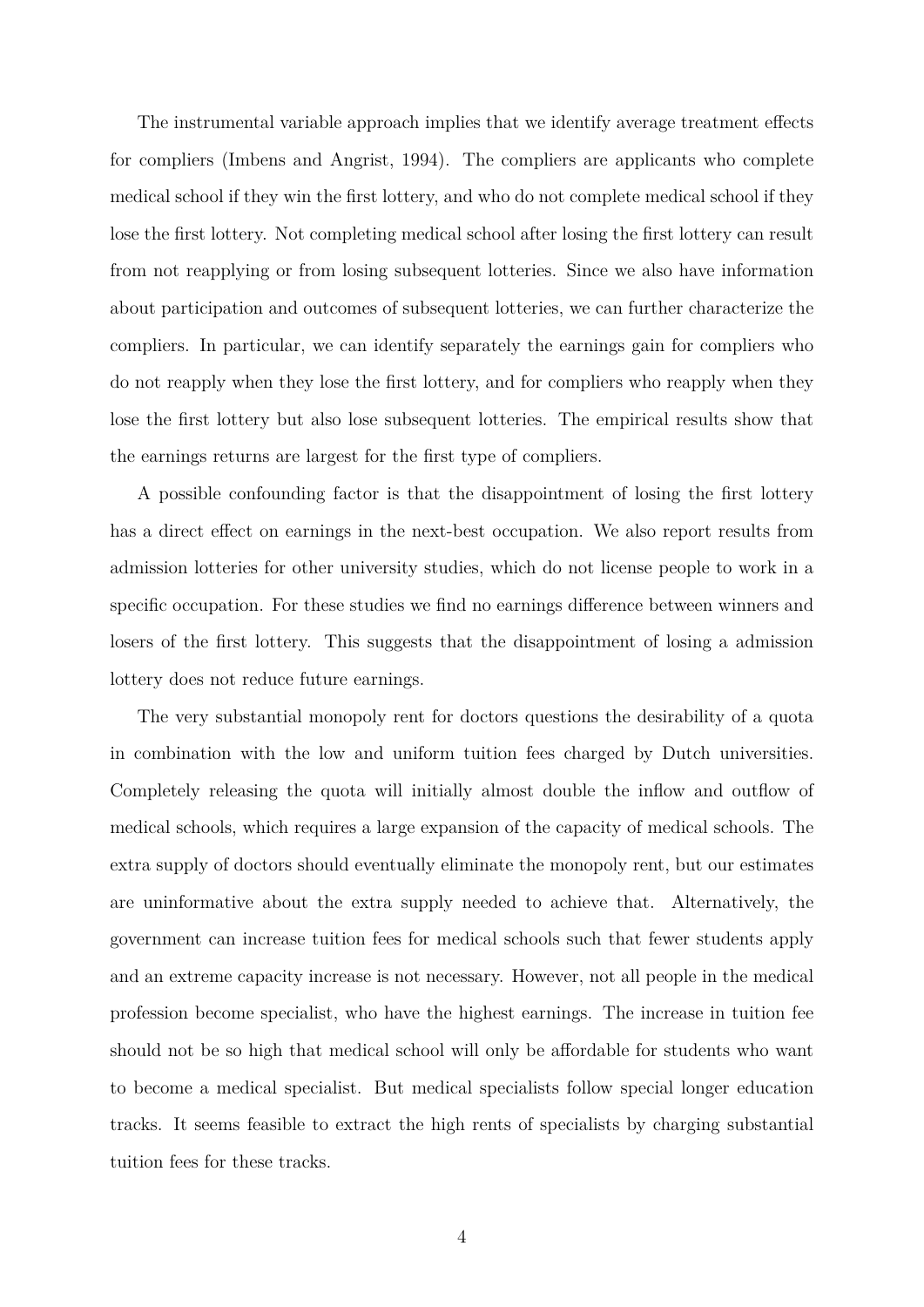The size of monopoly rents due to regulation of the market of doctors has been studied before. Friedman and Kuznets (1954) quantify this rent for the US in the 1950s, by comparing earnings of doctors and dentists, for whom at the time entry was much less restrictive. They claim that 16.5 percent of doctors' earnings is due to "barriers to entry". They acknowledge that part of the observed earnings difference may reflect ability differences. Burstein and Cromwell (1985) find that the difference in income between doctors, on the one hand, and dentists and lawyers on the other was 35 percent and 139 percent, respectively, in 1978-80. More recently, Anderson et al. (2000) show that doctors in states in the US with higher entry barriers due to stricter regulations earn significantly higher incomes. Finally, Kugler and Sauer (2005) measure the effects of licensing by exploiting a retraining assignment rule for immigrant doctors in Israel. They find that immigrant doctors have mean monthly earnings that are 180 percent to 340 percent higher when they obtain a license. These returns apply to the special group (immigrants who have at least 20 years of experience as a doctor).

The remainder of this paper is organized as follows. The next section provides further details about the institutional context and the admission lottery to medical school. Section 3 describes the data used in this paper. Section 4 discusses the empirical model and the identification. Section 5 presents the estimation results. Section 6 discusses the interpretation of our results in terms of characterizing the compliers. Section 7 concludes.

## **2 Background and institutional context**

# *2.1 The Dutch health care system*<sup>1</sup>

Compared to other OECD countries, the Dutch health care system ranks high in terms of outcomes. In 2009, life expectancy at birth was 80.6, above the OECD average of 79.5 but somewhat below Japan which is the highest with 83.0. Also the percentage of adults reporting to be in good health is in the Netherlands (78.5 percent) above the OECD average (69.1 percent), but below the highest percentage in Switzerland (86.7 percentage).

The number of practicing doctors in the Netherlands is 2.9 per 1000 inhabitants, while

<sup>&</sup>lt;sup>1</sup>The information in this subsection comes from OECD  $(2010)$ .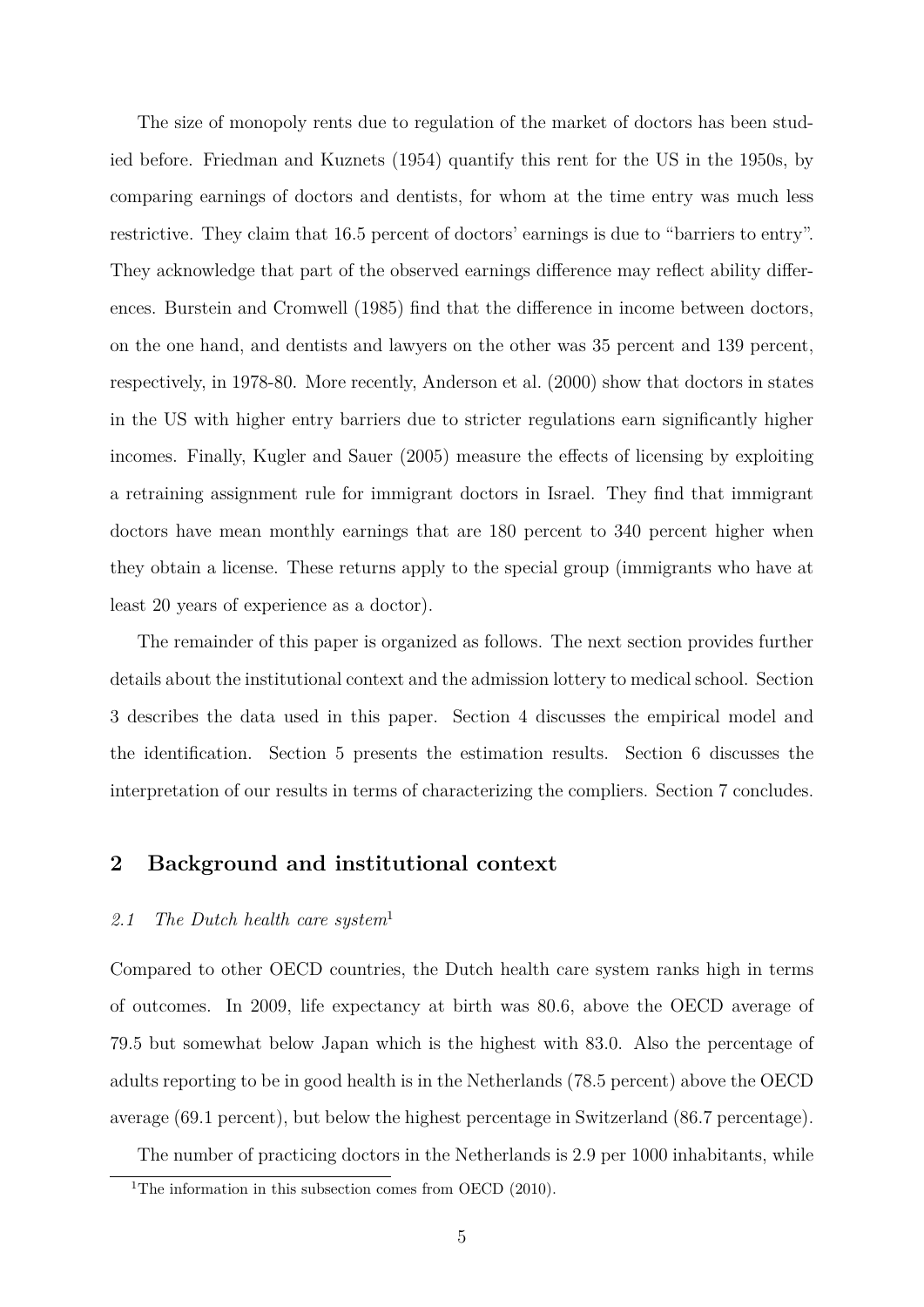this is 3.1 in the OECD. Also the division amongst general practitioners, specialists and other doctors in the Netherlands is close to the OECD average, at 25.9 percent, 61.4 percent and 12.7 percent, respectively. The same holds for the number of medical graduates; in 2009, 9.9 per 100,000 population. In terms of remuneration general practitioners in the Netherlands earn 1.7 or 3.5 times the average income depending on whether they are salaried or self-employed. Self-employed GP's in the UK, Ireland, Germany and Canada have comparable relative remuneration rates. Specialists in the Netherlands are well paid at 5.5 times the average income. There is no other country where this ratio is so high, although also in several other countries (including Australia, Austria, Canada, Ireland and Germany) this ratio exceeds 4.

#### *2.2 Medical schools in the Netherlands*

In the Netherlands students choose their field as soon as they enter university, unlike, for example, the US where students specialize later. Graduates from the pre-university track in high school can enroll in all fields at all universities.<sup>2</sup> Universities have to accept all applicants. However, some fields have a quota, implying that only a fixed number of students is admitted.

The quota for medical schools was introduced in 1976. Initially, the argument for the quota was to ensure the quality of the study program in a time of increasing numbers of applicants. More recently, the arguments in favor of the quota are threefold (RVZ, 2010). First, since university education is largely publicly funded and medical school is much more expensive than the average study, it is considered a waste of resources to educate doctors for whom there is no employment as a doctor. Second, the teaching capacity of medical schools is limited. Finally, there may be supplier induced demand (Hurley (2000)), implying that educating more doctors will increase the number of medical interventions.

The minister of education decides about the size of the quota. Until 1993 the annual quota was fixed at 1458 students. From 1993 to 1995 it was gradually expanded to 1815 students in 1995. In the years relevant for this study it remained at this level. The

 ${}^{2}$ In the Netherlands students are tracked into different levels when they enter high school at age 12. Only the highest of three levels ensures direct admittance to university.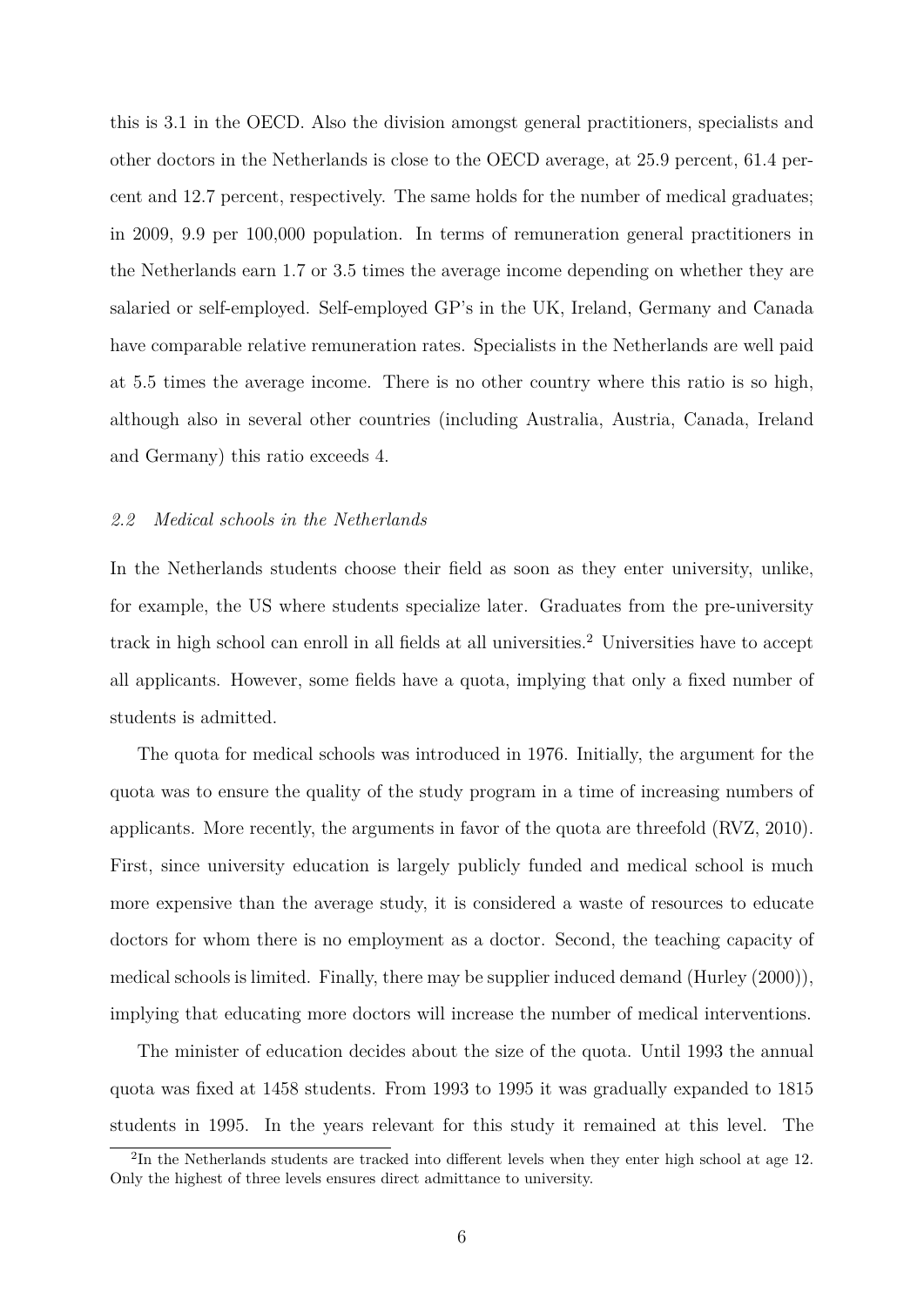| Category         | <b>GPA</b>           | Share | Weight |
|------------------|----------------------|-------|--------|
| $\boldsymbol{A}$ | GPA > 8.5            | 0.02  | 2.00   |
| B                | $8.0 \leq GPA < 8.5$ | 0.06  | 1.50   |
| $\mathcal{C}$    | $7.5 \le GPA < 8.0$  | 0.09  | 1.25   |
| D                | $7.0 \leq GPA < 7.5$ | 0.21  | 1.00   |
| E                | $6.5 \leq GPA < 7.0$ | 0.22  | 0.80   |
| $\mathbf{F}$     | GPA < 6.5            | 0.29  | 0.67   |

**Table 1.** Lottery categories

*Notes*: GPA is grade point average on the final exams in high school. Share is the share of applicants in the different categories that applied for the lotteries in the years 1988-1999. Weight indicates the relative probability of being admitted.

minister bases the size of the quota on the number of places in specialization tracks, which is determined by the associations of specialists. For example, the association of neurologists decides how many places there are for specialization tracks in neurology.

If the number of applicants for medical schools exceeds the quota (which has always been the case), a lottery determines who is admitted.<sup>3</sup> Rejected applicants are allowed to reapply in the next year, and until 1999 they could do this as often as they wanted.<sup>4</sup> We observe that 69 percent of the rejected first-time applicants in our sample reapply a second time.

The lottery is weighted such that students with a higher GPA on secondary school exams have a higher probability of being admitted.<sup>5</sup> High school exams are nationwide and externally graded on a scale from one to ten, where six and above indicates a pass. Table 1 shows which GPA intervals are assigned to which lottery groups - labelled A to F -, together with the shares of applicants in each category.<sup>6</sup> The final column indicates the weights in the lottery. This weight determines the ratio of places assigned to a category over the number of applicants in this category relative to category D. Hence, someone in

<sup>3</sup>Since 2000, medical schools are allowed to admit at most 50 percent of the students using their own criteria. Medical schools have have made increasing use of this, and selection is often based on motivation and previous experience.

<sup>4</sup>In our data, the maximum number of applications of one individual is nine. In 1999, the maximum number of applications was limited to three.

<sup>5</sup>Graduating from high school requires an exam in seven subjects. Applicants for medical school should have included biology, chemistry, physics and math among these subjects and should have passed these subjects.

 $\epsilon$ <sup>6</sup>Additionally, there are categories G and H for students who did not participate in the nationwide high school exams, such as foreign students. These categories, which contain less than 10 percent of the applicants, are excluded from the analysis.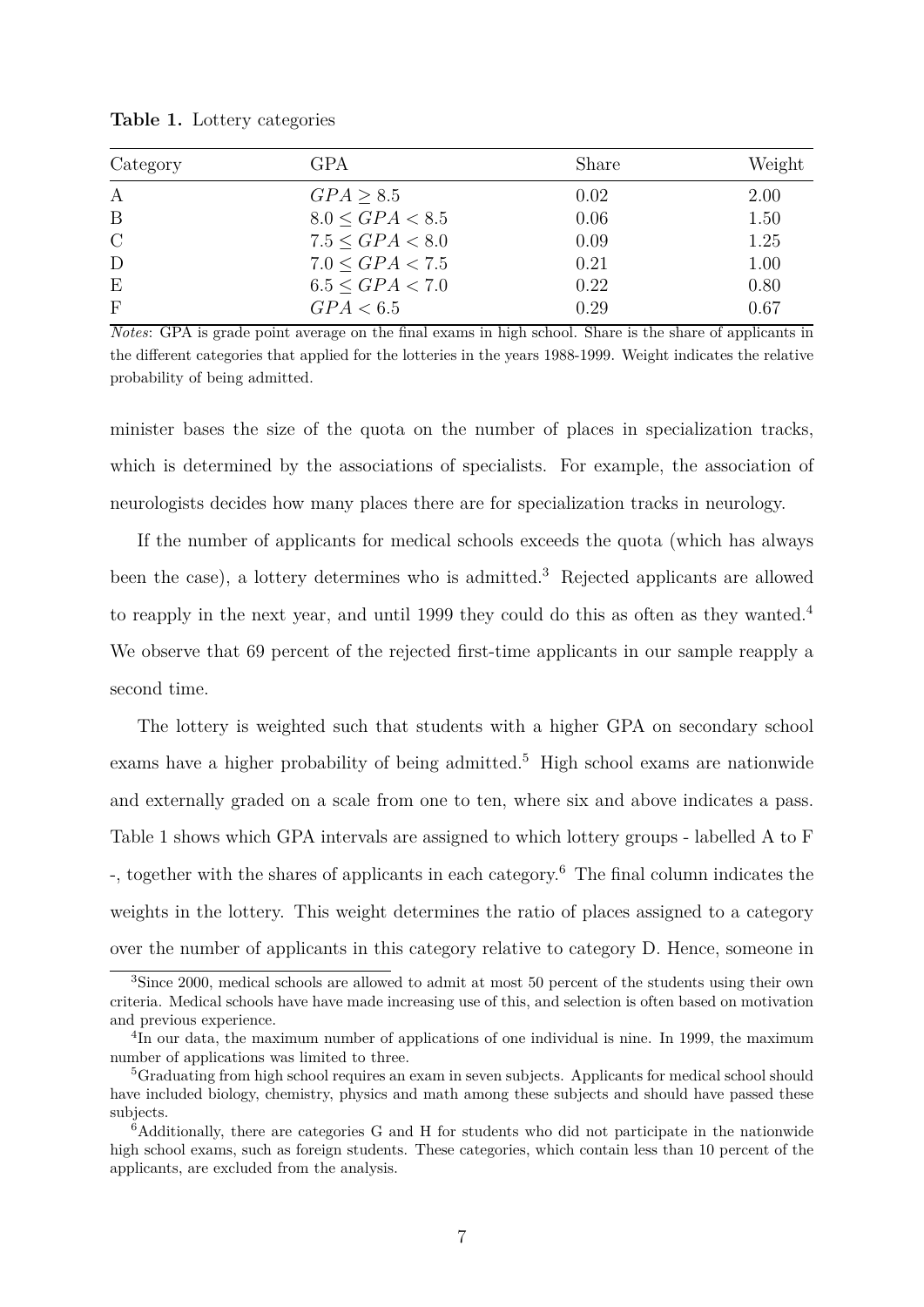

**Figure 1.** Probability of being admitted by year of application

category A has a twice as high probability of being admitted than someone in category  $D.<sup>7</sup>$ 

Figure 1 shows for the years in our data the total numbers of applicants (first time and later) and the admitted rates by lottery category. In most years, there is only a relatively small number of applicants in categories A and B, who are almost certainly admitted. The majority of applicants are in categories  $C$  to  $F$ , for which the admittance rates ranges from 35 to 60 percent. Since applicants can participate in multiple lotteries, eventually almost 72 percent of all first-time applicants between 1988 and 1999 are admitted.<sup>8</sup>

The program of medical schools consists of different phases. After completing four years of mainly theoretical education students receive their undergraduate diploma. To enter the labor market for medical doctors, two more years of practical training is required. After that, students can choose to specialize. The specialization for a general practitioner

<sup>&</sup>lt;sup>7</sup>In case the number of available places in a category exceeds the number of applicants, all applicants in that category are admitted.

<sup>8</sup>The admission lottery is centrally executed. Applicants are allowed to list their first three preferred medical schools. After the result from the lottery is known, admitted students are divided over the medical schools taking account of their preferences where possible. In the Netherlands, eight universities have a medical school, which offer programs which are similar in content and quality. Universities are publicly funded and the nationwide tuition fee is low and fixed by the government. There are no private institutes offering the same education.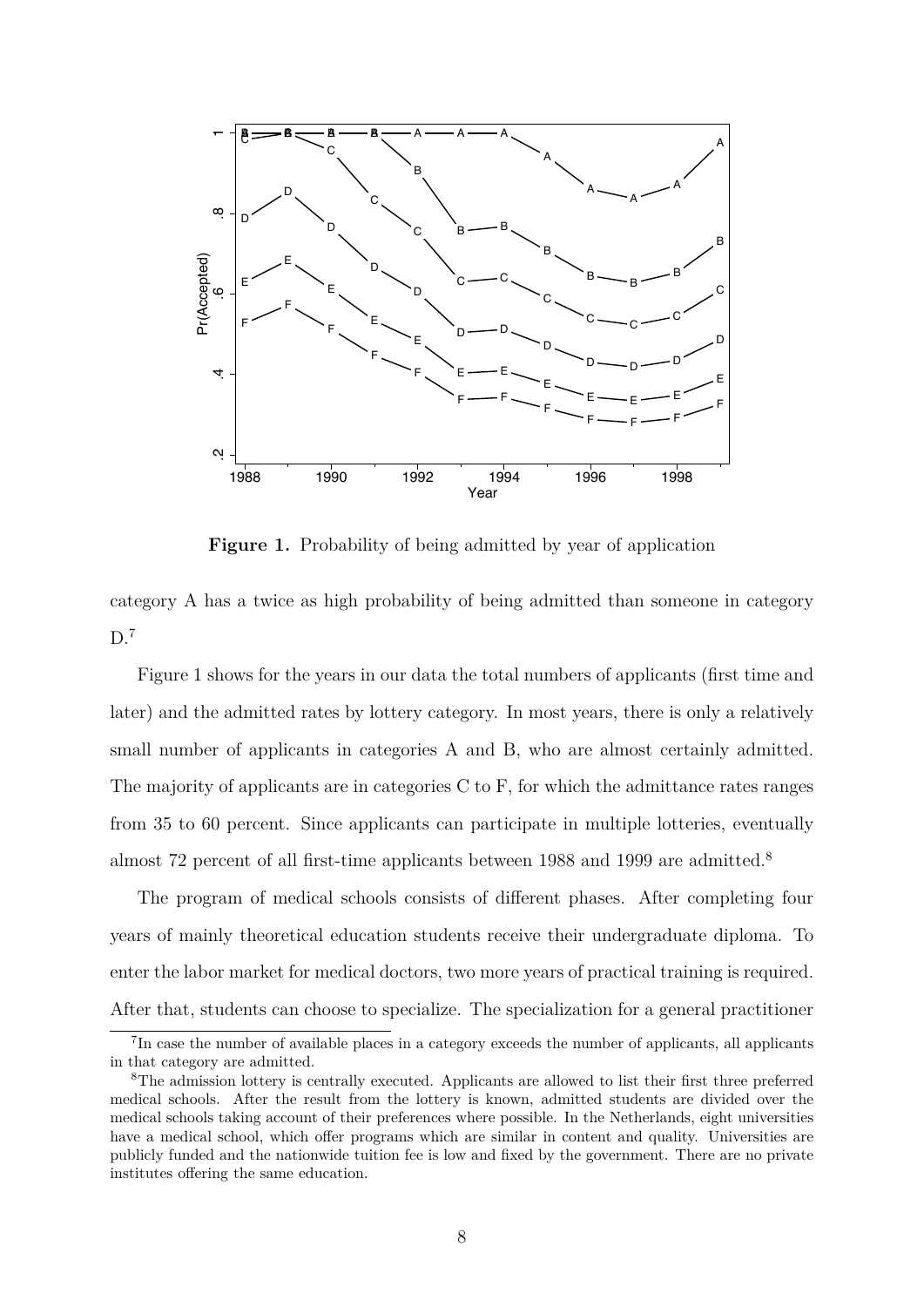takes three additional years while the most advanced specializations such as neurologist, cardiologist or surgeon require an additional four to six years of training. In order to get a place in one of the medical specializations it is common to first get a PhD degree. In total, the complete medical study takes between six and 15 years.

During the first six years students are entitled to the same general study allowance that all Dutch students receive and students pay a tuition feeof around 1000 euro (at that time). During the PhD or specialization track students are not charged a tuition fee. Instead, they have a formal employment contract and receive a salary.

A medical specialist can either become an employee of a hospital or can join a partnership, which is a joint venture of self-employed individuals. Members of a partnership are considered to be self-employed and are taxed as such. The hospital buys the services of these partnerships of medical specialists.

Doctors with a non-Dutch diploma can practice in the Netherlands if their diploma is recognized by the Dutch registration authority. Non-EU citizens have to pass a language test and a medical ability test. They often have to follow a number of years of additional training, depending on the assessment of their diploma. The language tests are a considerable barrier; in the years 2005-2009 only one quarter of the participants passed the test (Herfs, 2009). For EU-citizens the Dutch government is not allowed to demand a language requirement, but employers can. In practice, many employers ask a candidate to pass the same language test as the non-EU citizens.

# **3 Data**

#### *3.1 Data sources and sample*

The data used in this paper come from two sources. The first source are the administrative records from the agency (DUO) that registers enrollment of all Dutch students in higher education and that conducts the lottery. So, we observe all applicants for medical school together with their lottery category and the outcomes of the lotteries. Furthermore, we know the actual study choices of all lottery applicants, winners and losers. Information on study progress is also available as the agency registers when and whether students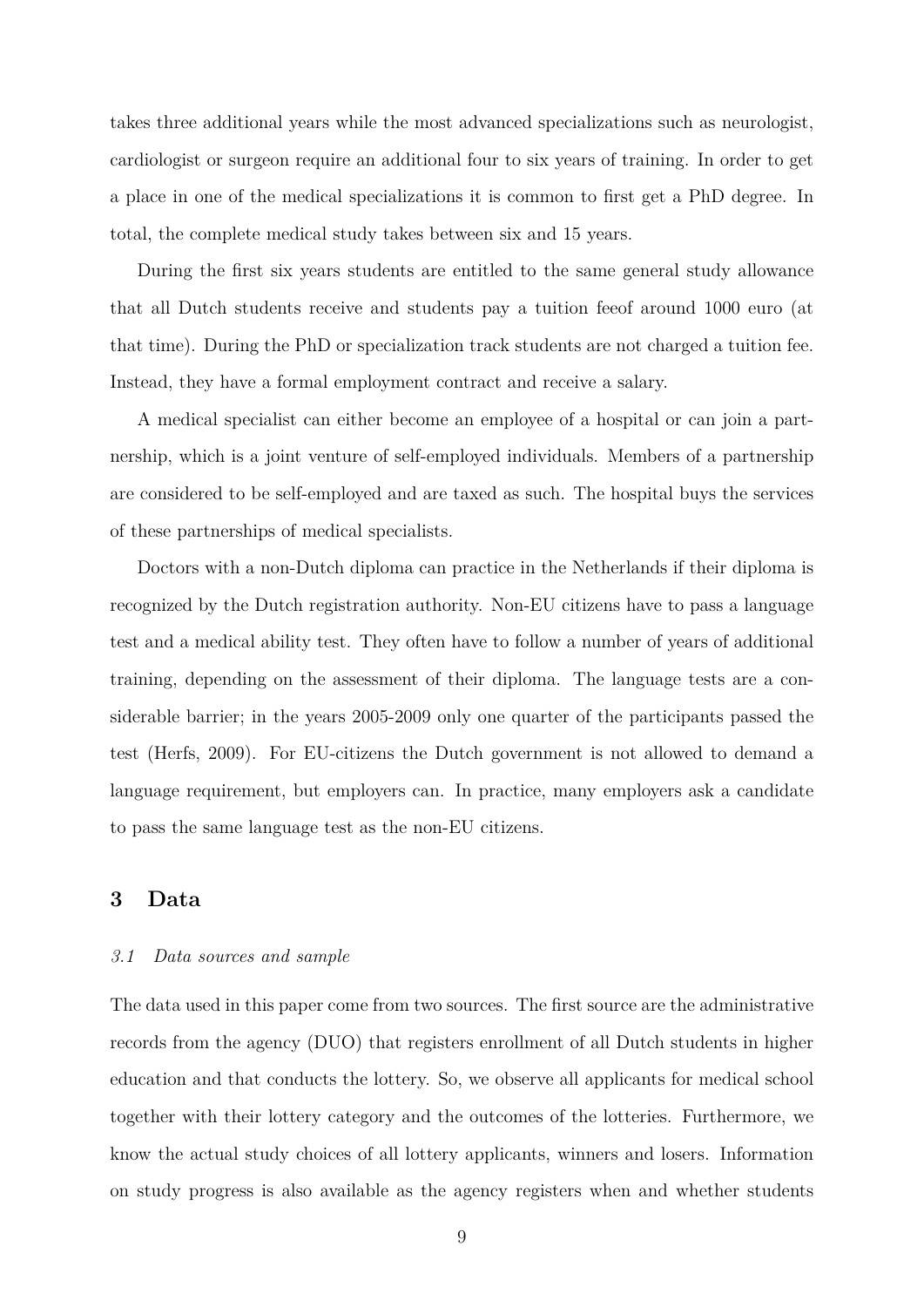successfully complete certain stages.

Between 1987 and 2004, almost 50,000 persons applied at least once to medical school. Because we are interested in the full history of lottery participation, we exclude from the data individuals who participated in the lottery in 1987. For that year, we cannot observe if participation in the lottery is preceded by losing previous year's lottery. The data show that people very rarely skip lottery years. But if someone applied in 1986 and next in 1988 (so skipped 1987), we would mistakenly consider the lottery participation in 1988 as start of the application history. To further minimize the number of mistakes, we exclude applicants that are older than 20 at the time that we observe their first application.<sup>9</sup>Since 2000, universities are allowed to admit some students using their own criteria. Therefore, we exclude all applicants that applied for the first time after 1999. Finally, participants in category A are excluded since almost all of them are eventually admitted to medical school. This leaves us with 25,551 observations.

Using social security numbers, the information from DUO is merged to the individual records of all Dutch citizens kept by Statistics Netherlands. We lose 60 observations, who do not have a valid social security number and cannot be matched. These individuals are evenly distributed among the winners and losers of the first lottery (*p*-value of equality is 0.18). The records of Statistics Netherlands include information from municipalities, tax authorities and social insurance administrations and contain detailed information on earnings from various sources and on characteristics such as age, gender, ethnicity and marital status. All inhabitants of the Netherlands are registered at a municipality, which implies that if a person is not in our data in a particular year, this person did not live in the Netherlands in that year. Finally we have records from the BIG-register, that registers all healthcare professionals in the Netherlands. This register provides information regarding the care provider's qualifications and entitlement to practice. Data from the Statistics Netherlands records are available for the years 1999 to 2009.

<sup>9</sup>In the Netherlands children finish high school at the age of 18, so if they applied in 1985, skipped the 1986 and 1987 lottery and applied again in 1988 they will be older than 20 once we observe their first application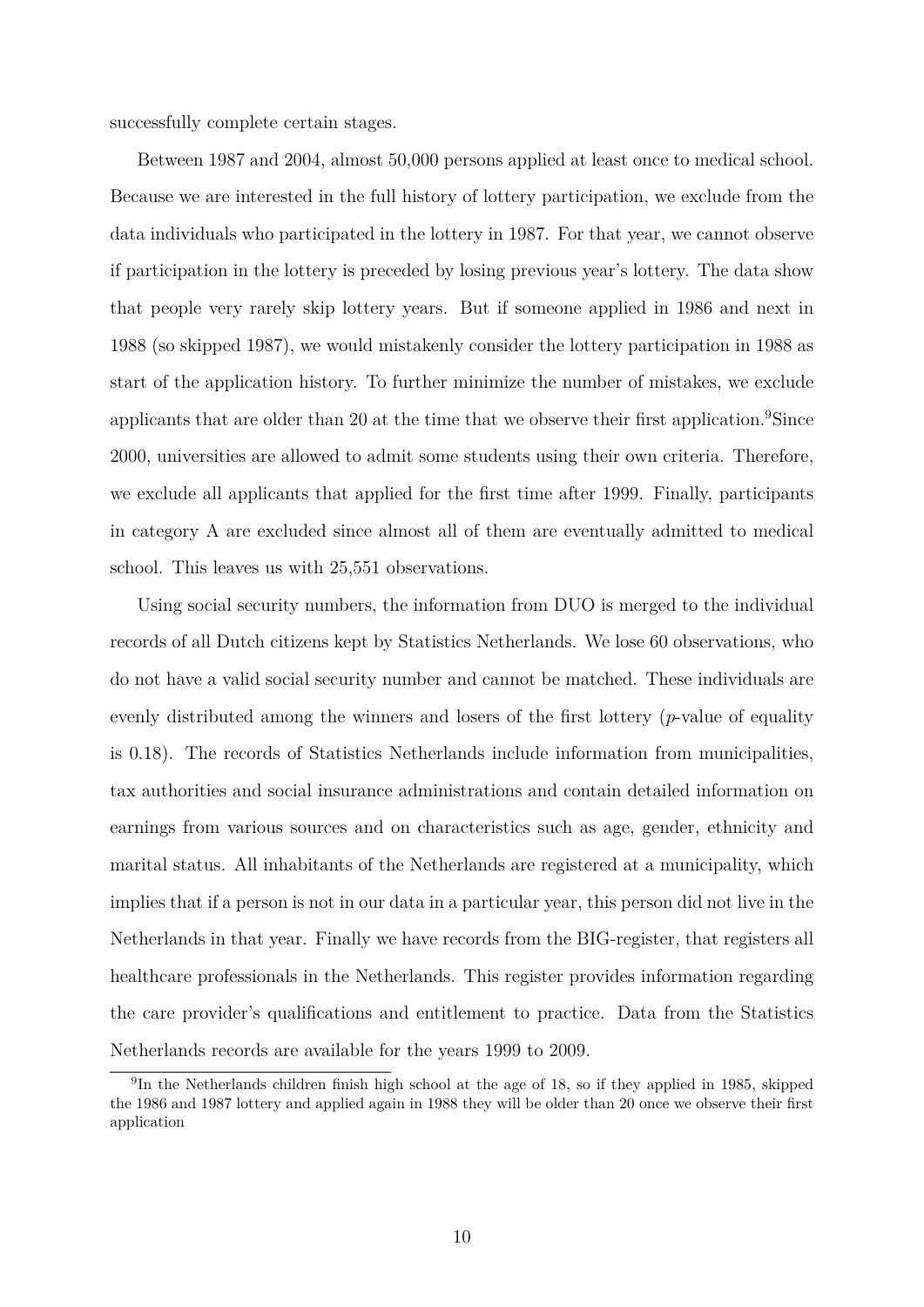|                                  | Winners first lottery | Losers first lottery |
|----------------------------------|-----------------------|----------------------|
|                                  | Mean                  | Mean                 |
| Personal characteristics         |                       |                      |
| Female                           | 0.58                  | 0.58                 |
| Age at date of first application | 18.3                  | 18.3                 |
| Non-western immigrant            | 0.08                  | 0.08                 |
| GPA high school exams            | 7.06                  | 6.79                 |
| Study enrollment and completion  |                       |                      |
| Enrolled in medical school       | 0.94                  | 0.45                 |
| Completed medical school         | 0.79                  | 0.38                 |
| Enrolled in study program in NL  | 0.99                  | 0.95                 |
| Completed study program in NL    | 0.90                  | 0.80                 |
| Labor market outcomes            |                       |                      |
| Mean monthly earnings 1999-2009  | 3013                  | 2188                 |
| Mean hours worked 2006-2009      | 1755                  | 1685                 |
| Mean hourly earnings 2006-2009   | 31.0                  | 24.0                 |
| Works part time 2009             | 0.18                  | 0.20                 |
| Ever any benefits                | 0.27                  | 0.28                 |
| Household composition            |                       |                      |
| Married in 2010                  | 0.51                  | 0.45                 |
| Children in 2010                 | 0.60                  | 0.51                 |
| Number of observations           | 13,672                | 11,819               |

#### **Table 2.** Descriptive statistics

#### *3.2 Descriptive statistics*

Table 2 presents descriptive statistics separately for winners and losers of the the first lottery.<sup>10</sup> The first part of the table provides information on personal characteristics. The majority of the applicants is female and the percentage of women is similar among winners and losers. The average age at the date of first application is 18.3, which indicates that most applicants apply directly after finishing high school. In the Netherlands the nominal age at the end of high school is 18. The mean GPA of lottery winners is higher than of lottery losers, which reflects that GPA is used to determine the weight in the lottery.

Next, the table presents summary statistics on study enrollment and completion. The outcome of the first lottery is associated with a 50 percentage point increase in enrollment

 $10$ When there can be no confusion we sometimes refer to winners and losers of the first lottery in which they participated as "lottery winner" and "lottery loser".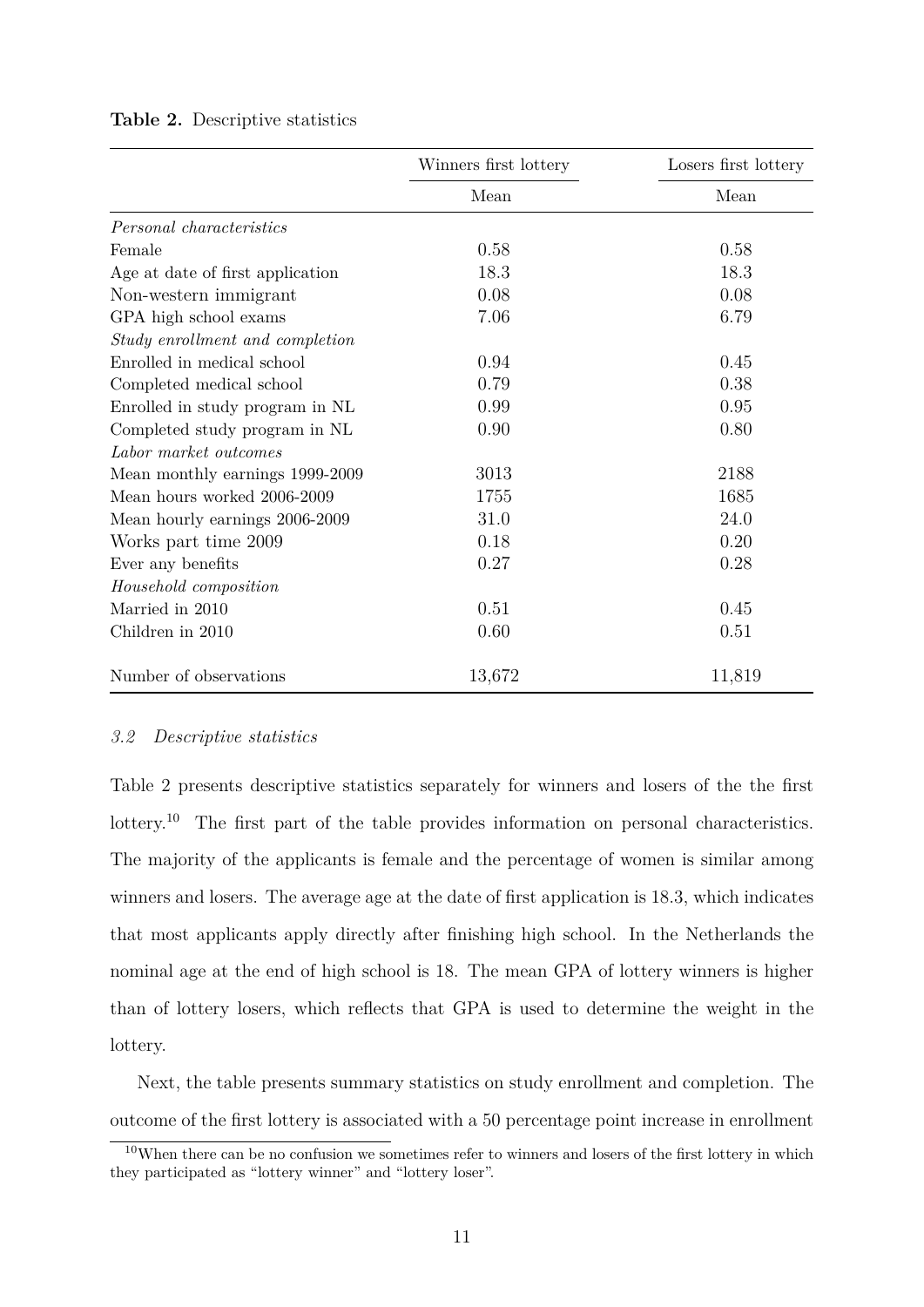into medical school. Not everyone who wins the first lottery actually enrolls in medical school; 6 percent of the winners of the first lottery does not. Of the losers of the first lottery 45 percent enrolls in medical school (after winning a subsequent lottery). Of the winners who enroll, 79 percent complete medical school, and for the losers this is 84 percent.

For the interpretation of the estimated returns to medical school it is important to know which alternatives the lottery losers opted for. The majority of the lottery losers attends a study program in the Netherlands. Only 5 percent of the lottery losers never register for higher education in the Netherlands. These individuals may not have enrolled in any study program. But, it is also possible that they enrolled in medical school in Belgium.<sup>11</sup> A degree from medical school in Belgium seems a close substitute for a degree from a Dutch medical school. However, individuals who studied in Belgium may lack the network, which might be useful to become a practicing medical specialist. In our empirical analyses we focus on the returns to a degree from a Dutch medical school. If a degree from a Belgium medical school is a very close substitute, our estimated returns will be a lower bound for the returns of any medical degree. But since it concerns at most only a small fraction of the losers, the downward bias will most likely be small if at all present. Of the lottery participants that do not enroll in medical school but do enroll for Dutch higher education 32% enrolls in a health related field. Other regularly chosen fields include Science (15%), Social and Behavioral Sciences (15%), Engineering (10%) and Economics (9%). The most frequently chosen other studies of lottery participants who do not enroll in medical school are psychology (9.5 percent), law (6.3 percent) and pharmaceutical sciences (5.4 percent).

Lottery losers are 10 percentage points less likely to complete a study program. Several factors may explain this. First, lottery losers can have wasted time by participating in multiple lotteries and may thus still be actively studying. Second, if lottery losers may be less motivated when being enrolled in an alternative study program, which decreases the probability of completing. Third, medical school has much lower dropout rates than other

<sup>&</sup>lt;sup>11</sup>Belgium does not have a quota like the Netherlands. Applicants have to pass an entry exam in order to be allowed into medical school.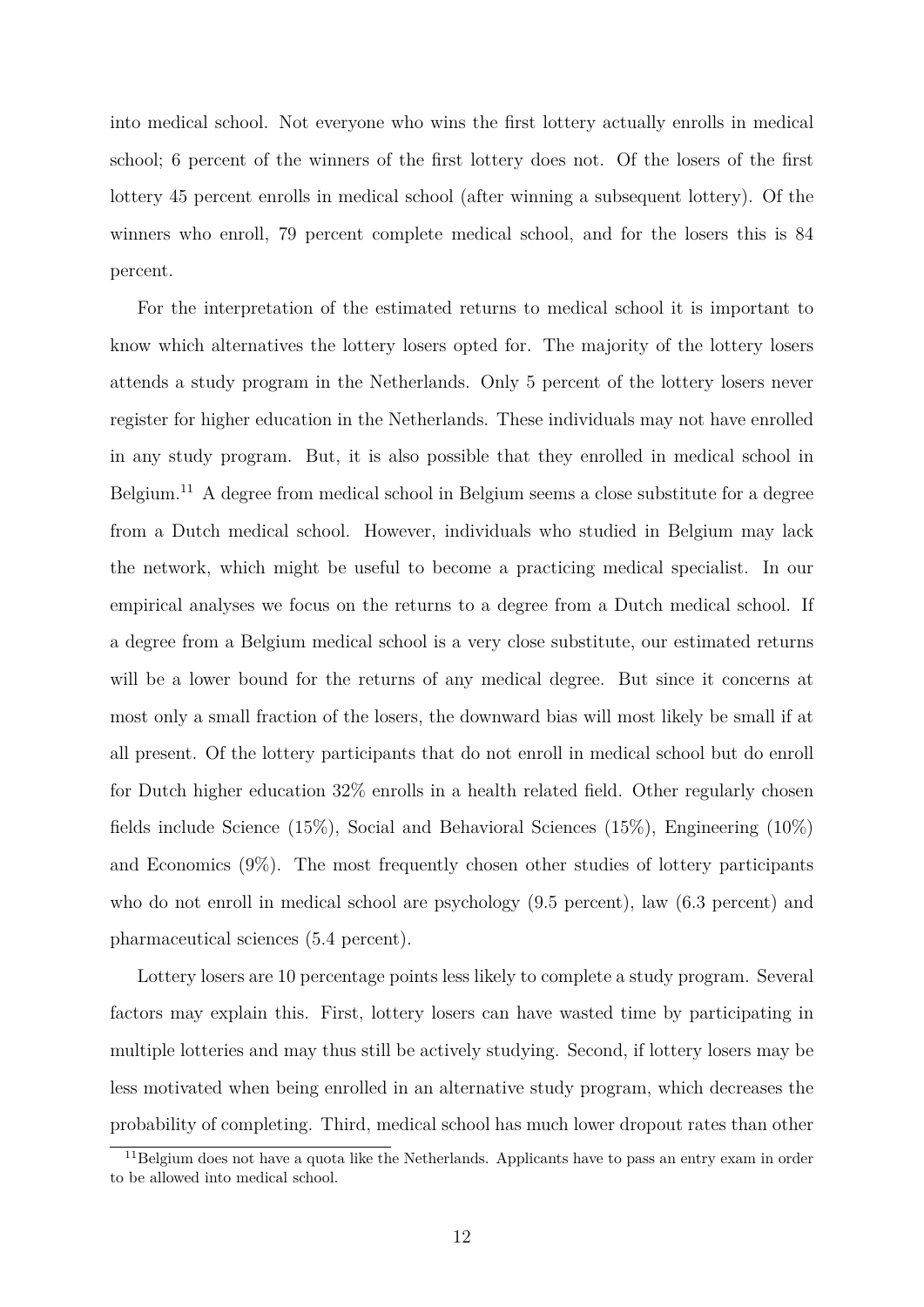study programs. It is often argued that this is the consequence of the intensity of the study program at medical school (more workgroup classes and fewer exams). Finally, lottery losers have, on average, lower ability (GPA), which can explain their lower graduation rate. This final explanation is supported by results from a regression of having a diploma on GPA.

We focus on the following labor market outcomes: earnings, working hours, earnings per hour and collecting benefits. Earnings are measured as the sum of before-tax income from employment, income as a self-employed, income from abroad and other income from labor. Earnings are observed per year, which we divide by 12 to obtain monthly earnings. Using the Consumer Price Index for the Netherlands all amounts are converted to 2010 euros. Earnings are set equal to zero for people who live in the Netherlands and have no income from labor.<sup>12</sup> This includes students who have no earnings from a side-job. Table 2 shows that mean earnings are around 38 percent higher for winners than for losers.

Information on the number of hours worked is only available for 2006 to 2009 and only for employed workers. For the self-employed we assume a full-time job (1872 hours per year).<sup>13</sup> Average working hours are close to 1700, but winners work approximately 4% more hours than losers. This difference is not sufficient to equalize earnings per hour; these are about 29 percent higher for the winners. A part-time job is defined as working less than 1500 hours per year. Among both the winners and the losers, about 27 percent ever received any kind of social insurance benefits (welfare, unemployment and disability insurance) in the period 1999-2009.

Finally, the bottom part of the table shows descriptives for the household situation in 2010. Winners of the lottery are more likely to be married and to have at least one child.

<sup>&</sup>lt;sup>12</sup>The share of people that live abroad increases over time and is 5 percent in 2008, this share is the same for winners and losers.

<sup>&</sup>lt;sup>13</sup>In case a person has income both from employment and from self-employment we take: hours worked= hours from employment + (income from self-employment/total income) \* 1872 hours.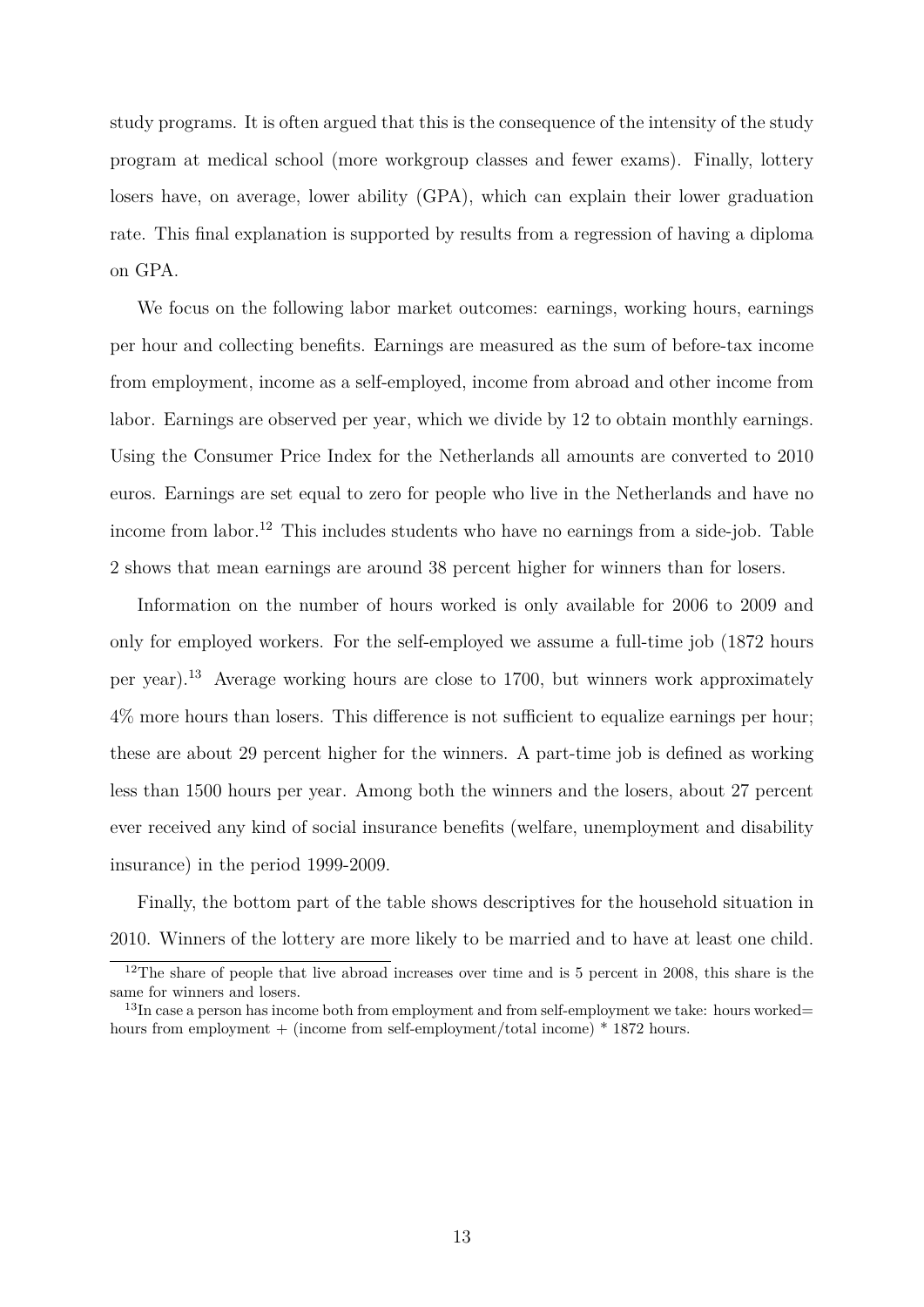#### **4 Empirical approach**

We are interested in the effect of working as a doctor on labor market outcomes. Our data do, however, not contain information about people's actual profession. But since the only way to be licensed as a doctor is by obtaining a medical degree, we use completion of medical school as indicator of working as a doctor. We assume a linear relationship between the labor market outcome of individual *i* in year *t* who applied for the first time to medical school in year  $\tau(Y_{it\tau})$  and completion of medical school:

$$
Y_{it\tau} = \alpha_t + \gamma_{t-\tau} + \delta_{t-\tau} MS_i + X_i \beta + LC_{i\tau} + U_{it\tau}
$$
\n<sup>(1)</sup>

where  $t - \tau$  indicates the number of years elapsed between the year of the first lottery and the year in which the outcome is observed.  $MS<sub>i</sub>$  is a dummy variable which is equal to one if individual *i* completed medical school, zero otherwise.  $X_i$  is a vector of controls including gender, ethnicity and age at first lottery, and  $LC_{i\tau}$  is the interaction between lottery category and year of first lottery.  $\alpha_t$  and  $\gamma_{t-\tau}$  are fixed effects for year in which the outcome is observed and the number of years since the first application.  $U_{it\tau}$  is the error term. The parameters of interest are  $\delta_{t-\tau}$  which describe the returns to completing medical school  $t - \tau$  years after first applying. We estimate equation (1) separately for each number of years since the first lottery  $(t - \tau)$ .

Even in the sample of applicants for medical school, completion of medical school is potentially endogenous. As shown in the previous subsection, not all admitted student actually complete medical school, and after losing a lottery some people decide to reapply in subsequent years. Therefore, we instrument  $MS_i$  with the result  $(0/1)$  of the first lottery (*LR*<sup>1</sup>*i*) in which someone participated. We estimate a first-stage equation of the form:

$$
MS_i = \kappa + \lambda LR_{1i} + X_i \theta + LC_{i\tau} + V_i \tag{2}
$$

The identifying assumption for  $\delta_{t-\tau}$  to be the causal effect of completing medical school on labor market outcome *Y* is that conditional on *X* and *LC* the result in the first lottery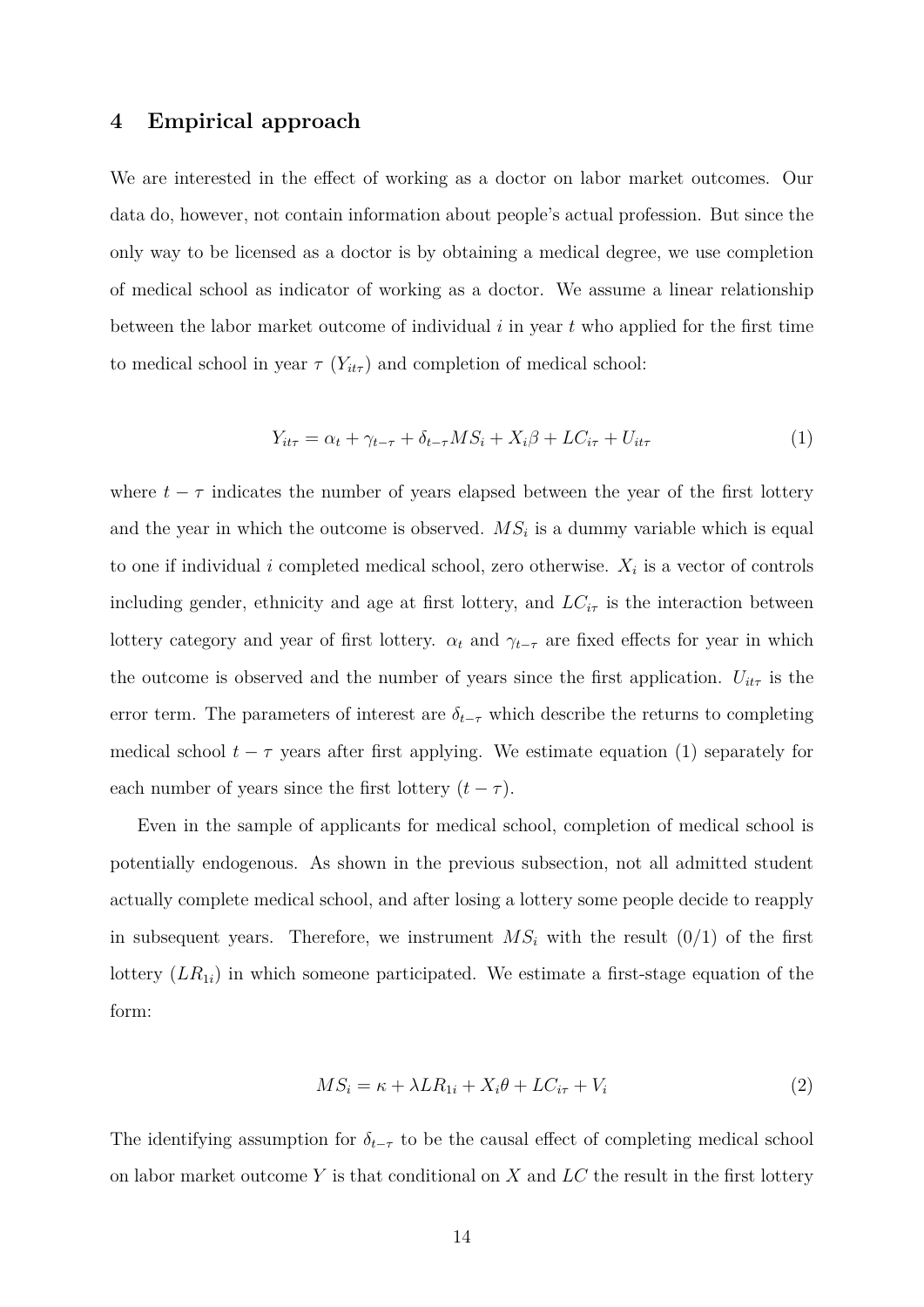is mean independent of  $U: E(LR_1 \cdot U | X, LC) = 0$ . Recall that in each year within each lottery category all individuals have the same probability of being admitted. This conditional random assignment guarantees that the mean independence assumption holds as long as the specification includes interactions between years and lottery categories.

In equation (2) the parameter  $\lambda$  reflects the difference in the completion rates of medical school between losers and winners of the first lottery. It will not be equal to 1 for three reasons. First, some winners of the first lottery decide not to enroll in medical school. Second, a share of those who win and enroll do not complete medical school. And third, people who lost the first lottery can still obtain a medical degree if they win one of the later lotteries. An interpretation of  $\lambda$  is that it describes the share of compliers in the data. Compliers are applicants for whom completion of medical school is determined by the result of the first lottery. In Section 6 we elaborate further on the definition of the compliers and the interpretation of the estimates from this model.

By estimating equation  $(1)$  separately for different years since the first lottery, we obtain a picture of the evolvement of the earnings differential during the first 21 years after the first lottery. This period also captures the longer study duration in medical schools compared to alternative studies, and thereby an estimate of the opportunity costs of the longer investment in human capital.

### **5 Results**

#### *5.1 Main findings*

Table A2 presents the instrumental variable estimates of the effect of completing medical school on labor market outcomes by year after the first lottery  $(t-\tau)$ . The second column reports the number of observations in each regression and shows how this number varies across rows. The final row (1) is only based on 2009-earnings information of people who first applied in 1988. The penultimate row is based on 2009-earnings information of people who first applied in 1989 and on 2008-earnings information of people who first applied in 1988, and so on. Because the admission data end in the same year in which the earnings data start (1999), also the estimates in the first row are based on only a single cohort.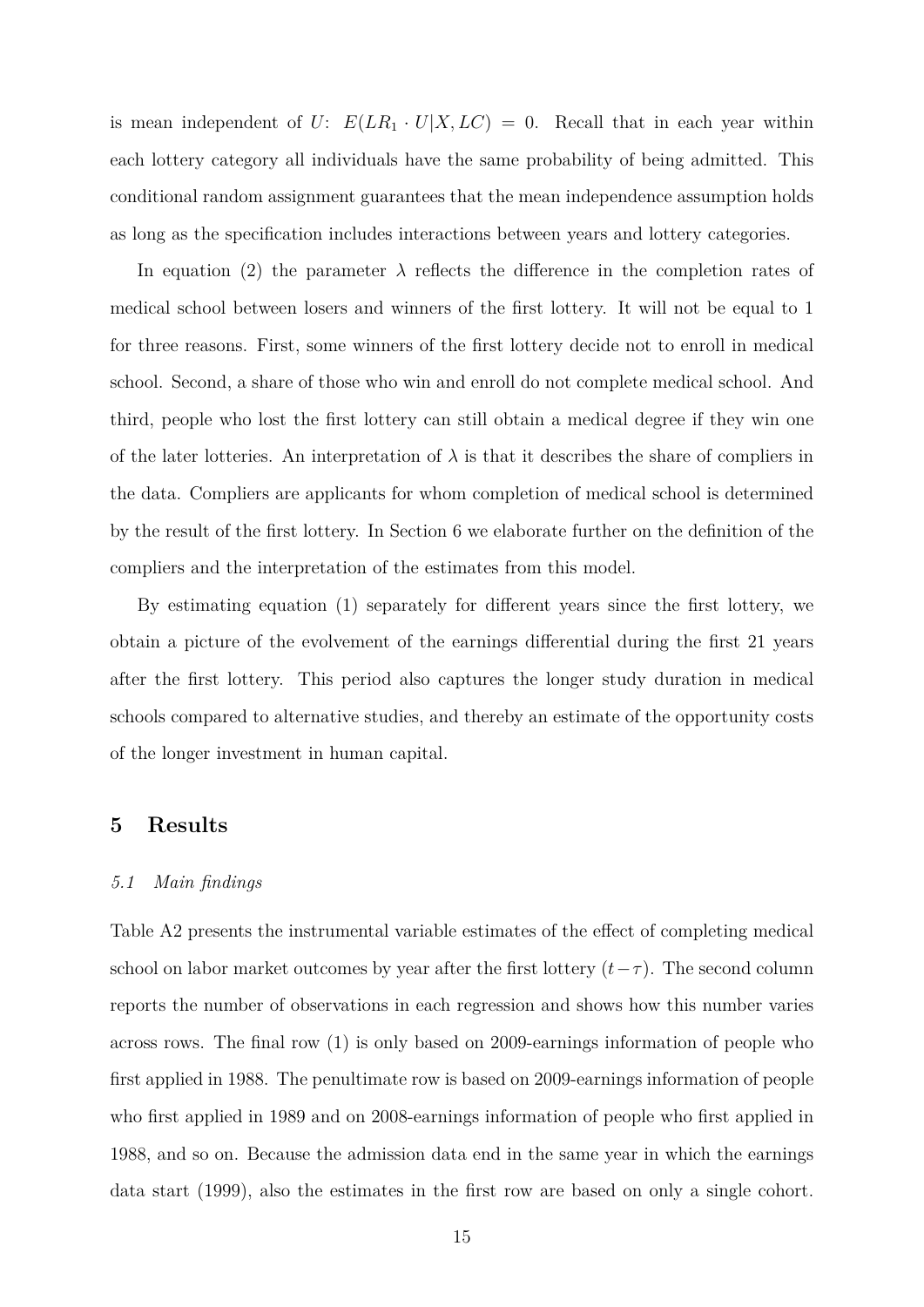The third column reports first stage estimates for the subsamples that are differentiated by year since first lottery. All these estimates are highly significant (the F-statistic is never below 200) and are all close to 0.40.

The fourth column reports the effect of completing medical school on monthly earnings. During the first six years after the first lottery, the effect is negative. In the first four years the reduction is modest, and due to students who are not in medical school having more often a small job while studying and some people not admitted who decide to work rather than studying. In the fifth and the sixth year after first applying the reduction in earnings is substantial. This reflects that most alternative studies have a shorter duration than the six years required for medical school. Individuals who do not attend medical school enter the labor market earlier and start receiving income earlier than individuals attending medical school. These negative earnings effects in the fifth and sixth years express the larger investment in human capital of people who obtain the license to practice as a doctor.

The picture reverses from the seventh years onwards. This is also students from medical school have graduated, and start earning, either on the labor market, or while working in a specialization track. From then on the returns to medical school are always positive and significant. In years seven to ten after the first lottery the pattern of this earnings differential is somewhat erratic, with 1500 euro per month difference in the eighth year which reduces to less than half of that in the tenth year. From the tenth year onwards, the pattern is clearer, the difference gradually increases and amounts to almost 4100 euro per month in the twenty-first year. Even for a high discount rate of, say, 10%, the present value of the net earnings gain during the period of 21 years exceeds 30,000 euro. At a more moderate discount rate of 4%, the gain during this period is close to 100,000 euro.

Figure 3 uses the estimated model to show the predicted earnings profiles with an without completing medical school for an average individual. This implies that for both  $MS = 0$  and  $MS = 1$ , we compute the expected earnings according to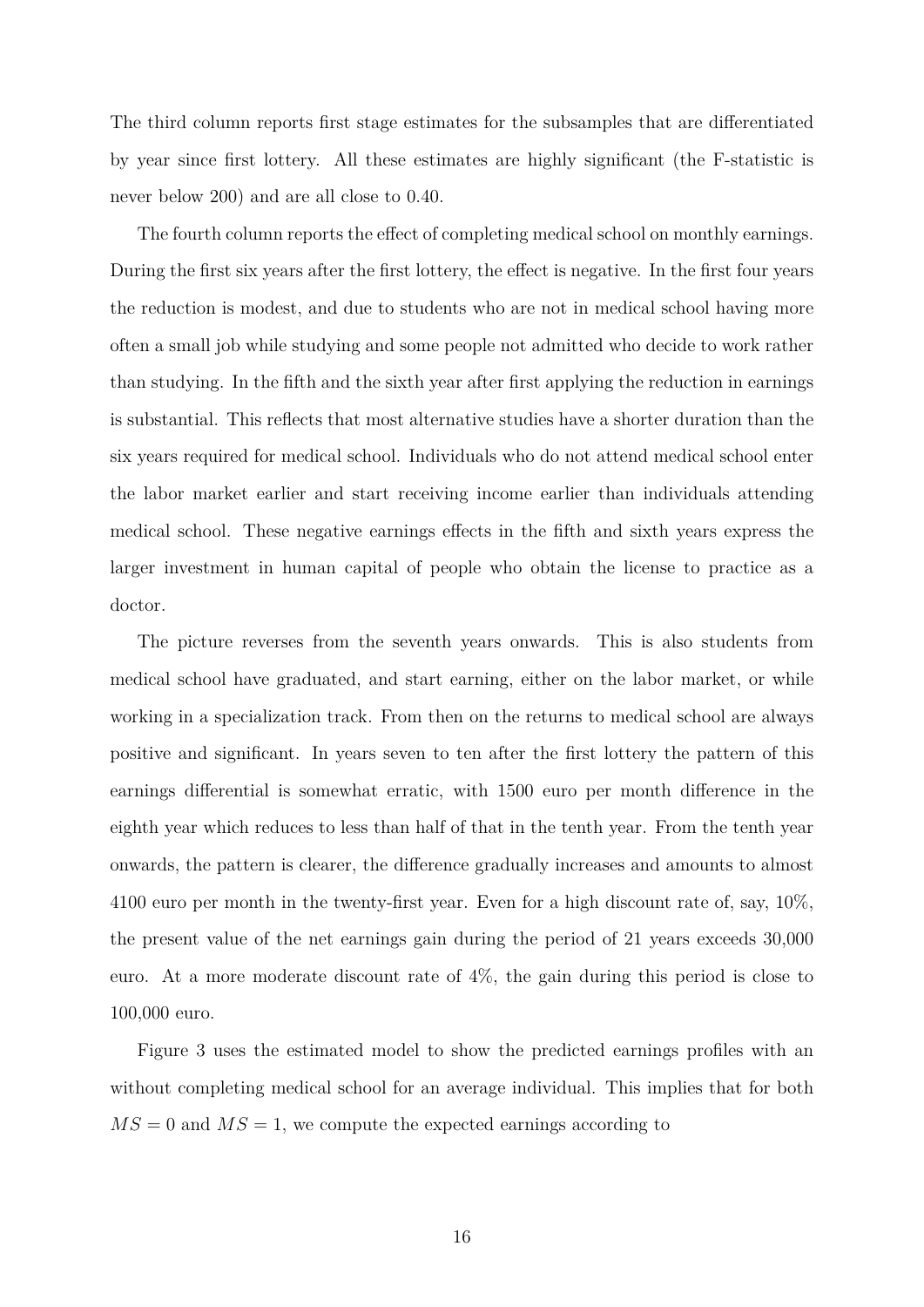applying

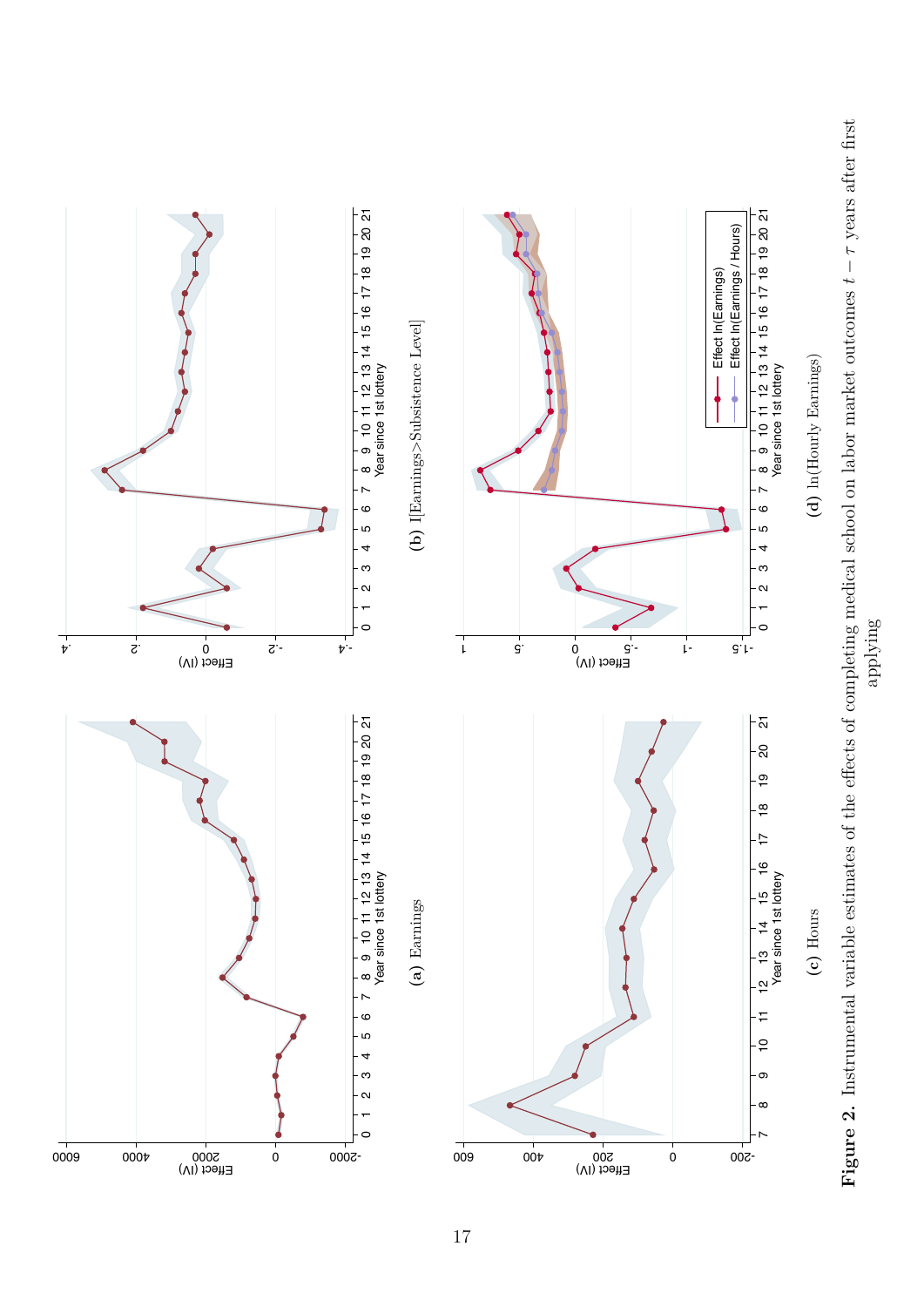

**Figure 3.** Predicted earnings, completed or not completed

$$
\hat{Y_{t-\tau}} = \hat{\alpha}_t + \hat{\gamma}_{t-\tau} + \hat{\delta}_{t-\tau} MS + \bar{X}\hat{\beta} + \bar{LC}
$$

where  $\bar{X}$  and  $\bar{L}C$  are the sample means within our sample. The figure clearly expresses that while being in medical school students earn less than if they would have attended another study, and this difference is erratic shortly before the end of the nominal duration of medical school.

Column (5) shows results where a dummy for having earnings above the level of welfare benefits is the dependent variable. In the fifth and sixth year after the first lottery, students in medical school are less likely to have positive earnings than those not in medical school. But just as with the level of earnings, the sign reverses in the seventh year after the first lottery. The effect is particularly large in seven to nine after the first lottery, which suggests that a large share of the students from medical school find work immediately after graduating. For ten year onwards, relative to a base of 0.xx, medical school graduates are around four percentage points more likely to have positive earnings than other students. Conditional on having positive earnings, column (6) shows results for the effect of completion of medical school on log earnings. The observed pattern is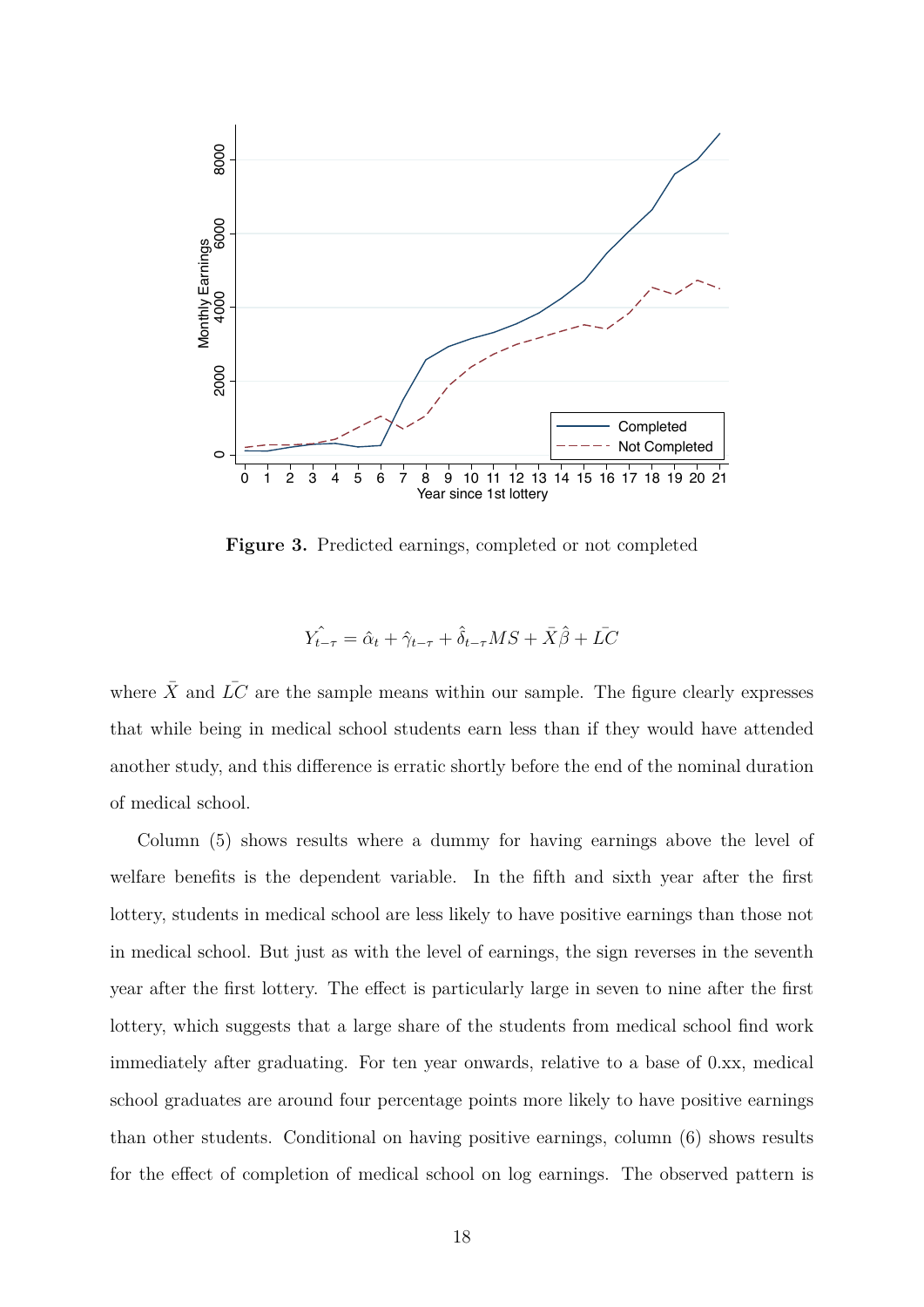very similar to the pattern for the level of earnings (which includes zeros) in column (4). During the first six years after the lottery, medical school graduates have lower log earnings than not admitted students and this reverses in the seventh year. Until the tenth year the pattern is a bit erratic, but from the eleventh year onwards, the gain for winners steadily increases, up to 0.61 in the last year covered by the data.

Part of the large earnings gain for winning compliers may be attributable to longer working hours. Column (7) reports IV estimates where the number of working hours per year is the dependent variable. Information about hours is only available for the years 2006 until 2009, and therefore only for the seventh to twenty-first year after the first lottery. The results reveal that winning compliers only work more hours per year than losing compliers during the first four years after finishing the initial phase of their study. During these four years winning compliers work a total of 1200 hours more than losing compliers. The average number of working hours during these four years together is around 5750 hours, so that winning compliers work around 20 percent more than losing compliers. After these first four years winners work about 100 hours more per year than losers. Compared to a baseline of 1600 hours this is a 6 percent difference. Differences in working hours can therefore not explain the large earnings gain to completion of medical school. This is confirmed by the results in the final column where log earnings per hour is the dependent variable. From the eleventh year onwards the gain in the log of per hour earnings steadily increases to 0.56.

Using the results from Table A2 we can calculate the lifetime benefits of completing a medical degree. For the first 21 year the estimated differences are used so this takes account of the longer education period for doctors and of the two years of unpaid residencies. We assume that in addition to the 21 years since the first lottery that were already estimated, an average career lasts another 24 more years. The earnings difference for the years 22-45 is set at the level of 21 years after the first lottery. Since the earnings differences are still increasing in the last observation years this is likely to provide a conservative estimate of lifetime rents. Net present values of the lifetime rent are calculated for discount rates equal to 2%, 4% and 6%. Table 3 presents the results.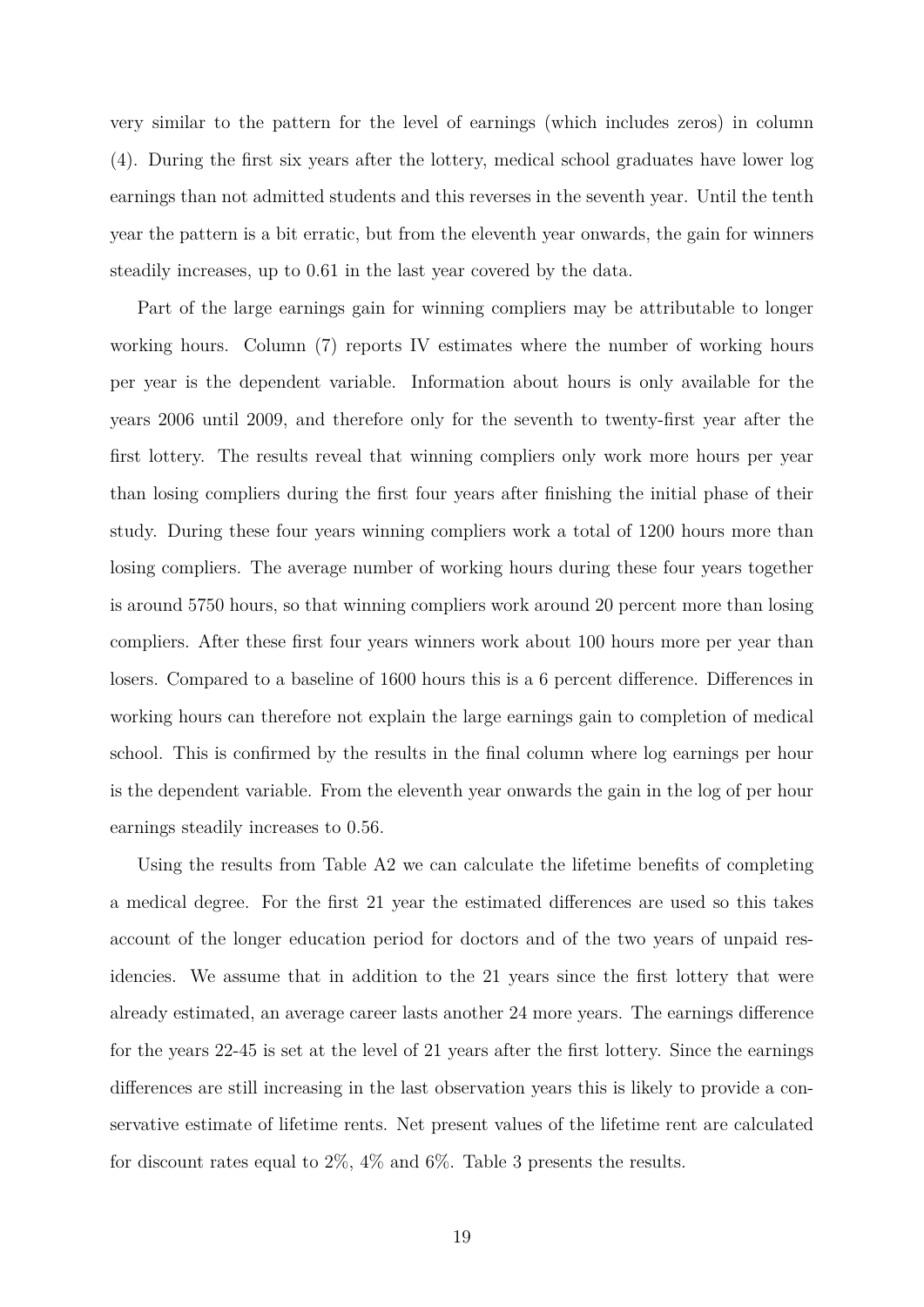| Discount rate |         | Men     | Women   |
|---------------|---------|---------|---------|
| 0.02          | 810,618 | 810,217 | 775,182 |
| 0.04          | 471,207 | 469,784 | 453,011 |
| 0.06          | 285,069 | 282,974 | 275,996 |

**Table 3.** Discounted lifetime rents

*Notes*: Figures assume that the earnings difference for 22-45 years after the first lottery remains at the level of the earnings difference at 21 years after the first lottery. The entries represent discounted earnings at the time of participating in the first lottery. The estimated lifetime rents are for a representative individual.

|                      | All                  | Men                  | Women           |
|----------------------|----------------------|----------------------|-----------------|
| Children in 2010     | $0.08(0.02)$ ***     | $0.12(0.02)$ ***     | $0.05(0.02)$ ** |
| Married in 2010      | $0.05(0.02)$ ***     | $0.09(0.03)$ ***     | 0.02(0.02)      |
| Works part-time 2009 | $-0.07$ $(0.01)$ *** | $-0.06$ $(0.02)$ *** | $-0.08(0.02)$   |
| Ever state benefits  | $-0.04$ $(0.02)$ *** | $-0.10(0.02)$ ***    | 0.01(0.02)      |

*Notes*: Standard errors in parentheses. Total number of individuals is  $25,491. * p < 0.10$ , \*\*  $p < 0.05$  $,*** p < 0.01$ . Every cell in this column represents a separate regression, which include controls for gender (in the first column), ethnicity, age in the first lottery year, lottery category, year of first lottery and interaction terms of the year of first lottery and lottery category

*Other outcomes* Table A2 shows that with the exception of the first few years of their career, doctors do not work longer hours than others. We now inquire whether the high earnings of doctors come at the cost of other outcomes. In Table 4 we look at the impact of completion of medical school on having children, being married, working part-time (at most 30 hours per week) and ever receiving state benefits. The first column pertains to the whole sample, while the second and third columns report results separately for men and women.<sup>14</sup> The results show that doctors never do worse in terms of these outcomes; they do not have fewer children, they are more likely to be married, they more often work part-time and they are less likely to have ever received state benefits. Results by gender show that male doctors score significantly different on all these variables than male nondoctors, while for women all these outcomes are identical for doctors and non-doctors. In short, doctors' household situation does not suffer from their occupation.

 $14$ In the next subsection we report effects on labor market outcomes by gender.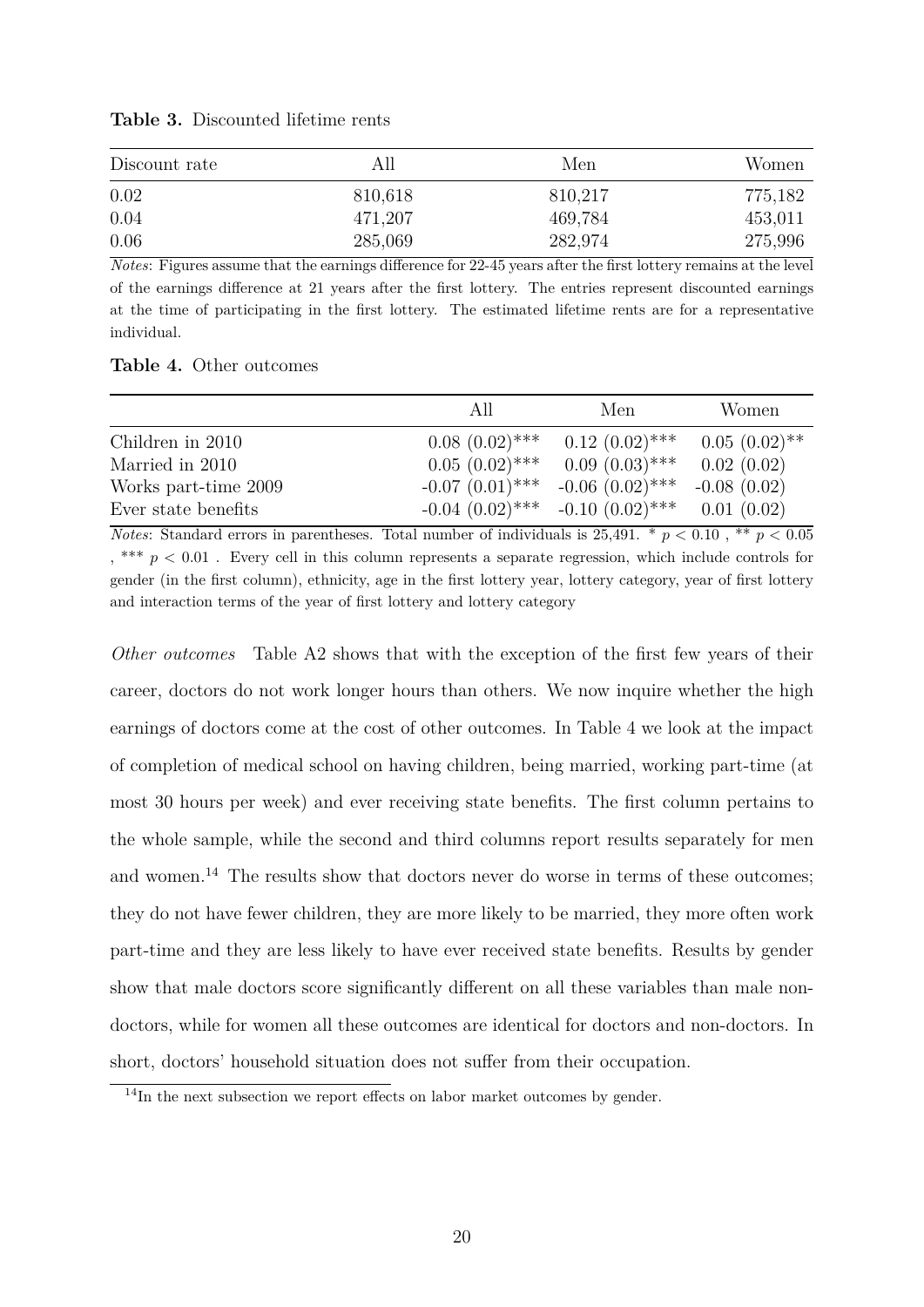#### *5.2 Heterogenous treatment eects*

We now turn to the heterogeneity of treatment effects. We first examine whether treatment effects differ between men and women. As Table 2 reveals, a majority of the applicants for medical school is female. While of all university students in the Netherlands less than half is female during the period 1988-1999, this is 58 percent in medical schools. This justifies the question whether women have a comparative advantage in medical school. Next we investigate whether treatment effects differ by ability. As described in Section 2 the admission lottery uses weights based on applicants' GPA on secondary school exams. Applicants with a higher GPA have a higher chance to be admitted. This system of a weighted admission lottery warrants the question whether this allocates the available places efficiently.

*By gender* The first two columns of Table A3 show estimates of the earnings gain separately for men and women. Until the sixth year both men and women experience an earnings loss when completing medical school. This loss is very similar across the sexes. In years 7 to 14, the gain is much larger for women than for men, but from year 15 onwards men seem to catch up and in the last year the gain of completing medical school is even slightly larger for men than for women. This suggests that male doctors more often choose for long specialization tracks than female doctors. Figure 5 shows gender-specific predicted earnings profiles with and without completed medical school. This reveals that female doctors earn more or less the same as male non-doctors, and that doctors earn more than non-doctors of the same sex.

The final two columns in Table A3 shows that from the seventh to the tenth year after the first lottery, doctors work longer hours than non-doctors of the same sex. The difference is larger for women than for men. These effects on hours disappear after the tenth year, and a bit further in their career male doctors even work fewer hours than male non-doctors.

*By ability* The lottery gives higher chances to be admitted to applicants with higher GPA on their secondary school exams. This warrants the question whether there is a difference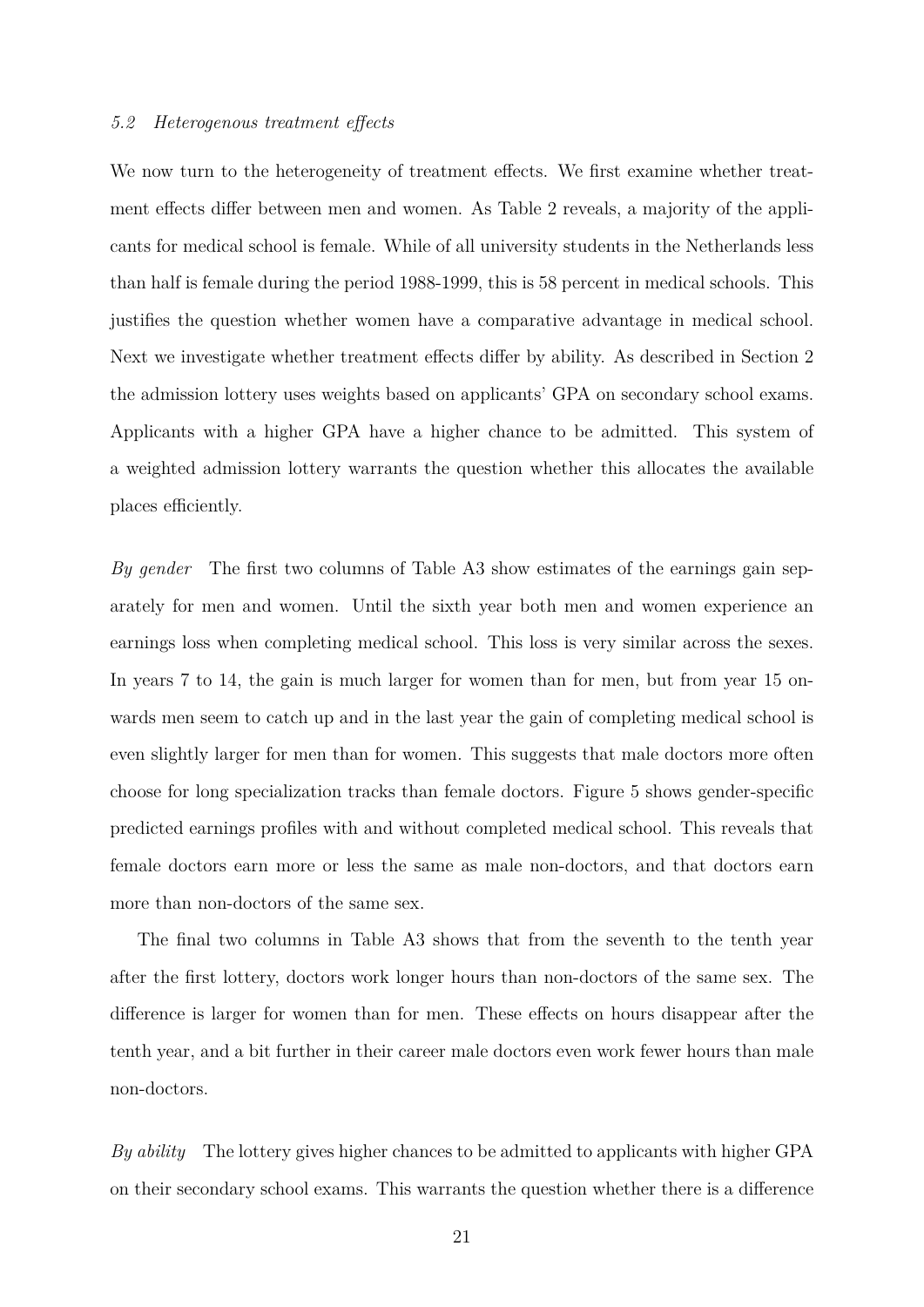

Figure 4. IV estimates of effects of medical school completion on earnings and hours, by year since first lottery and gender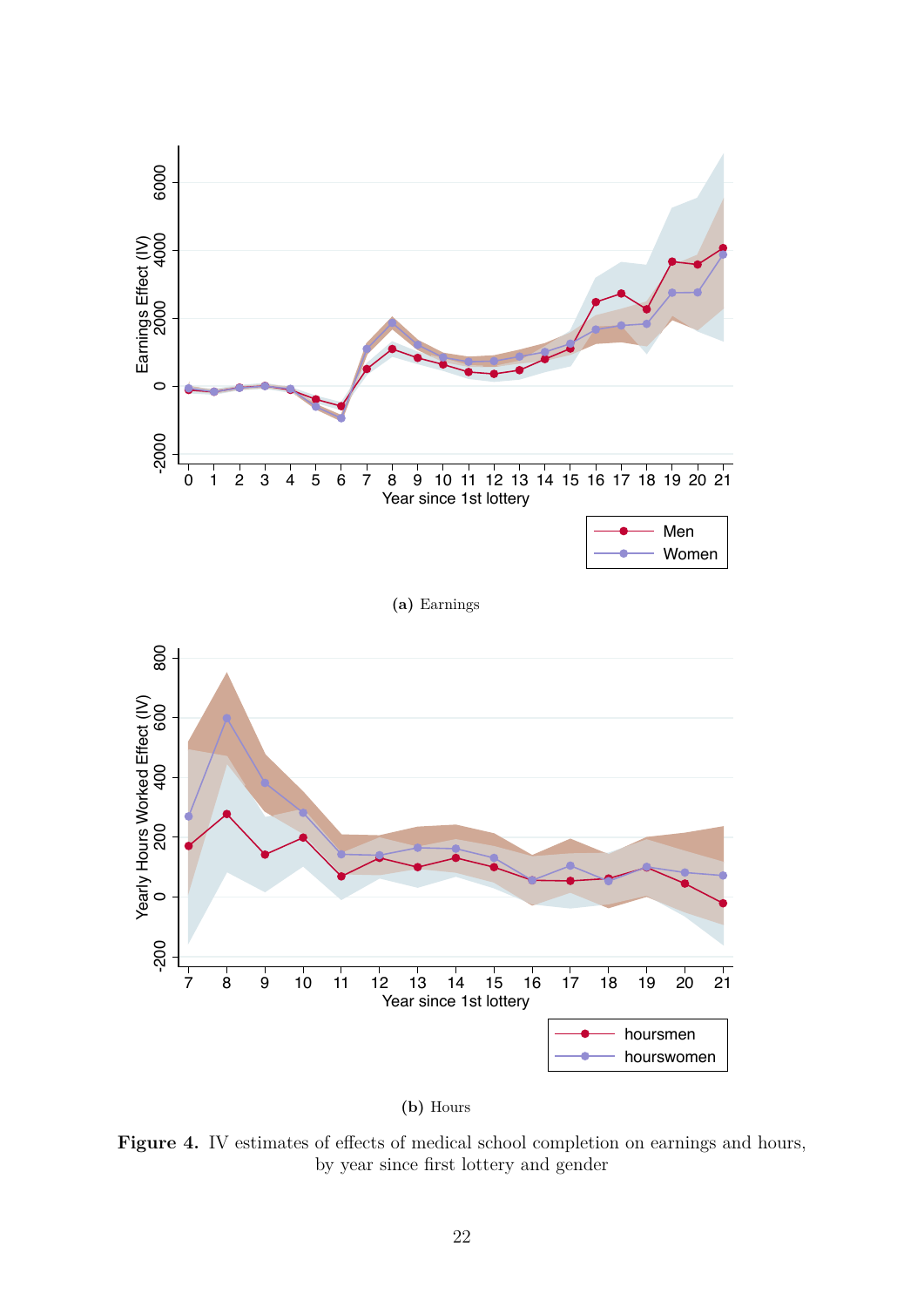

**Figure 5.** Predicted earnings, gender differences

in earnings gain between people with different GPA's. To examine this, we estimated earnings gains by year after first lottery separately for lottery categories B to F.<sup>15</sup> Table A4 reports the results. The estimates for categories B, C and D are not very precise due to small sample sizes. By and large, however, the estimates show that the earnings gain to completion of medical school increases with average GPA. This is most clearly seen in the bottom row which reports the net present values of the earnings streams from zero to 20 years after the first lottery. This uses a discount rate of 4%. For applicants in categories B and C the net present value after 20 years is slightly larger than 100,000 euros. Winning compliers from categories D and E have a gain from almost 85,000 euros, while those from category F receive a gain of 70,000 euros. Hence, while the gain in net present value is substantial for all categories, winning compliers with GPA's above 7.5 benefit around 50 percent more than winning compliers with a GPA below 6.5. If earnings reflect productivity accurately and if applicants' GPA's do not respond to changes in the chances to be admitted, wealth would increase from admission on the basis of merit alone, without a lottery.

<sup>15</sup>Category A is omitted since there are too few losers from this category.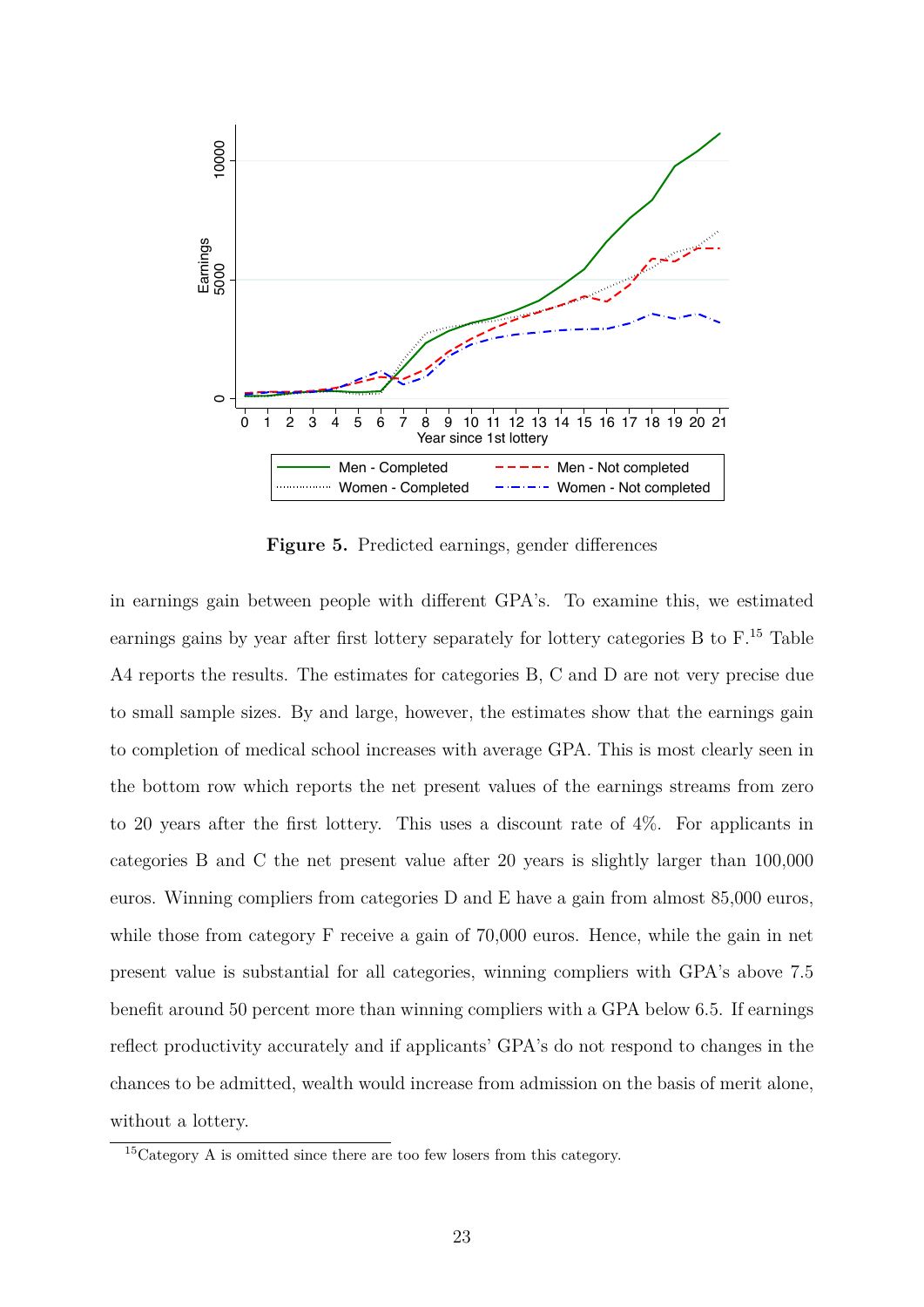

**Figure 6.** IV estimates of effects of medical school completion on earnings, by year since first lottery and lottery category

# **6 Interpretation**

# *6.1 Degrees of compliance*

In this section we provide some interpretation to the estimated returns to medical school presented in the previous section. As we already stressed before, using the instrumental variable approach identifies the average treatment effect of completing medical school for applicants who comply to the result of the first lottery. Below we characterize these compliers in more detail. Following(Imbens and Angrist, 1994), the Wald estimator can be expressed in terms of potential outcomes as:

$$
\frac{E[Y|LR_1=1]-E[Y|LR_1=0]}{P(MS=1|LR_1=1)-P(MS=1|LR_1=0)} =
$$
  

$$
E[Y(1)-Y(0)|MS(LR_1=1)-MS(LR_1=0)=1]
$$
 (3)

where  $Y(1)$  and  $Y(0)$  are potential outcomes with and without completing medical school,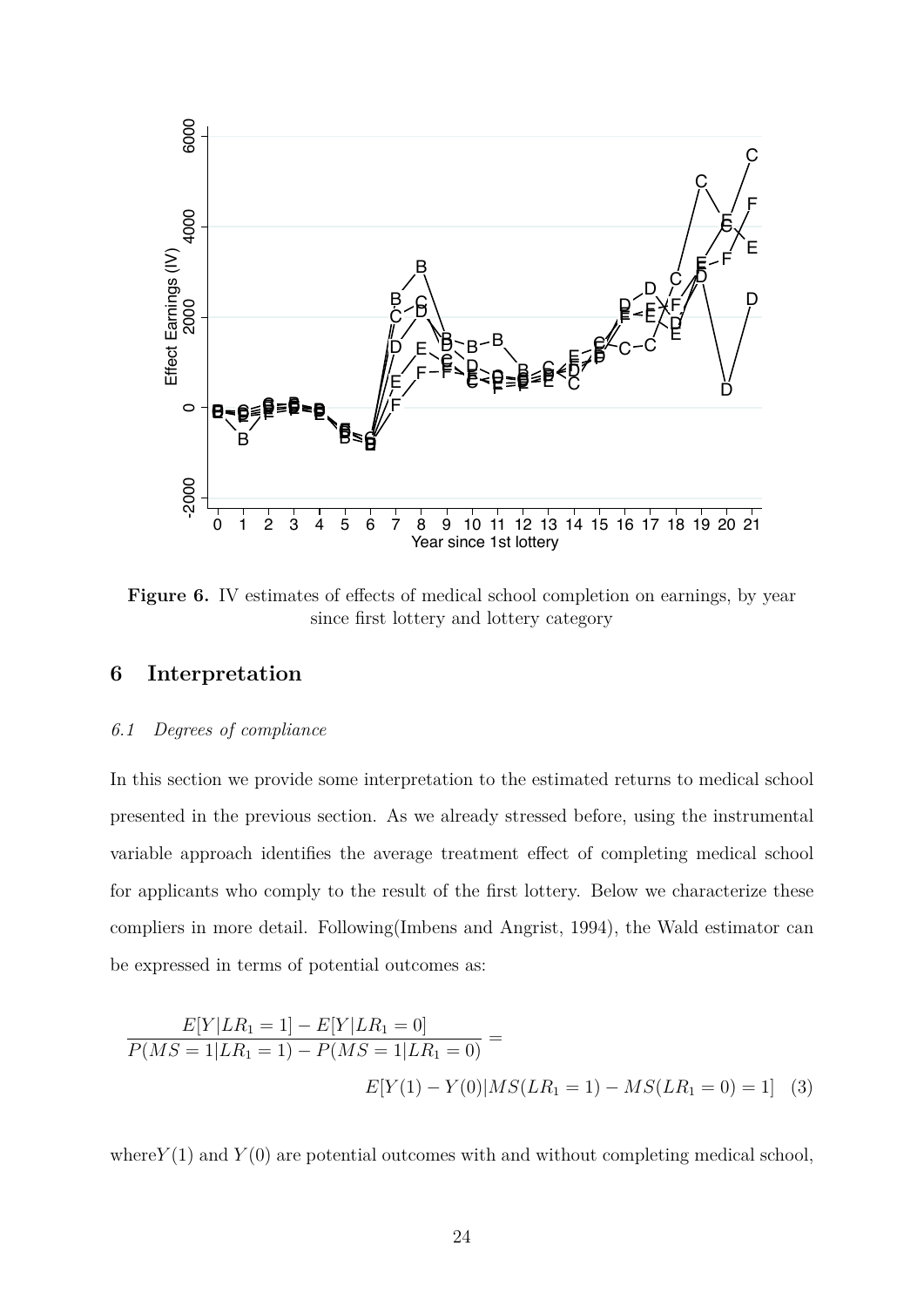respectively, and *MS*() is an indicator for whether medical school is completed or not if the expression in parentheses holds.

Compliers complete medical school when being admitted in the first lottery, and do not complete medical school when not being admitted in the first lottery. The latter implies that an applicant either does not reapply after losing the first lottery, reapply one or more times and always lost (or won but did not complete medical school). The first group, whom we refer to as "first degree" compliers seems to meet the concept of compliance closer than re-applicants who only comply with the result of the first lottery because they loose subsequent lotteries. Depending on the number of lotteries in which applicants participate, we refer to them as "second degree" compliers, "third degree" compliers, and so on. The more often someone reapplies, the closer s/he is to an alwaystaker. Since we have information about subsequent lotteries, we can separately identify the earnings effects for different groups of compliers.

We simplify the analysis to five types of applicants: first, second, third degree compliers, never takers and always takers. Always-takers are people who participate in at least four lotteries. It is straightforward to extend the analysis to more groups of compliers, and as will become clear below defining always takers as people who intend to participate in four or more lotteries does not affect the average returns for the other groups of compliers. Never takers are people who do not complete medical school irrespective of the result of the lotteries. Defiers are excluded. We first want to identify the shares of the five groups from our data. Let  $L_k$  be a dummy variable indicating whether a person applies for the  $k^{th}$  lottery; 1 if yes, otherwise 0.  $LR_k$  is a dummy variable indicating whether a person won the *kth* lottery (conditional on participating); 1 if yes, otherwise 0.

Let  $C_N$  be a stochastic variable indicating whether the person is a never taker. A never taker is an applicant, who will not complete medical school when being admitted:

$$
Pr(C_N = 1) = Pr(MS = 0|LR_1 = 1)
$$

Next, let  $C_k$  be a stochastic variable describing whether the person is a  $k^{th}$  degree complier. A first-degree complier does not reapply after losing the first lottery, and completes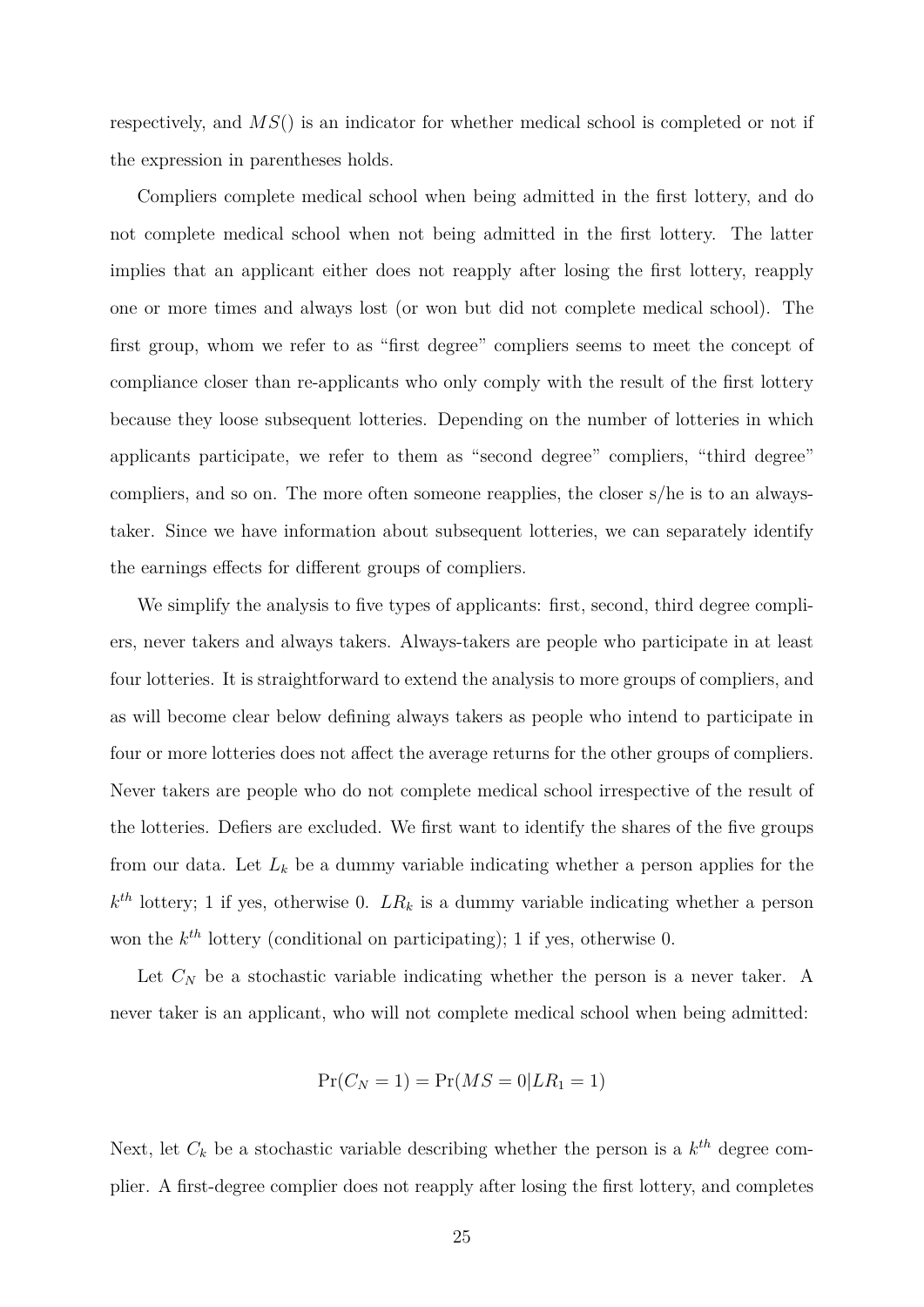medical school when being admitted in the first lottery:

$$
Pr(C_1 = 1) = Pr(L_2 = 0|LR_1 = 0)(1 - Pr(C_N = 1))
$$

Similarly, we consider the second-degree and third-degree compliers:

$$
Pr(C_2 = 1) = Pr(L_3 = 0|LR_2 = 0, L_2 = 1)(1 - Pr(C_N = 1)) Pr(L_2 = 1|LR_1 = 0)
$$

$$
Pr(C_3 = 1) = Pr(L_4 = 0|LR_3 = 0, L_3 = 1)(1 - Pr(C_N = 1)) Pr(L_3 = 1|LR_1 = 0, LR_2 = 0)
$$

Finally, let *C<sup>A</sup>* be a stochastic variable indicating whether the person is an always taker. Given that we already characterized the four other groups, the probability of being an always taker is:

$$
Pr(C_A = 1) = 1 - Pr(C_3 = 1) - Pr(C_2 = 1) - Pr(C_1 = 1) - Pr(C_N = 1)
$$

For tractability we impose that the probability of being a never taker is the same in every lottery, which is consistent with our data. In each lottery the fraction of admitted students that does not complete medical school is very similar (see fn.16).

Next, we consider the probability of being a complier in our empirical analyses, which are individuals for which the outcome of the first lottery decides whether or not to complete medical school. This holds for first-degree compliers, and second-degree and thirddegree complier who loose all subsequent lotteries after the first lottery:

$$
Pr[MS(LR_1 = 1) - MS(LR_1 = 0) = 1] =
$$
  
 
$$
P(C_1 = 1) + P(C_2 = 1)P(LR_2 = 0) + P(C_3 = 1)P(LR_2 = 0)P(LR_3 = 0)
$$

Using this characterization of the compliers in our estimations, we can then rewrite the right hand-side of equation (3) as a weighted average of the potential outcomes for the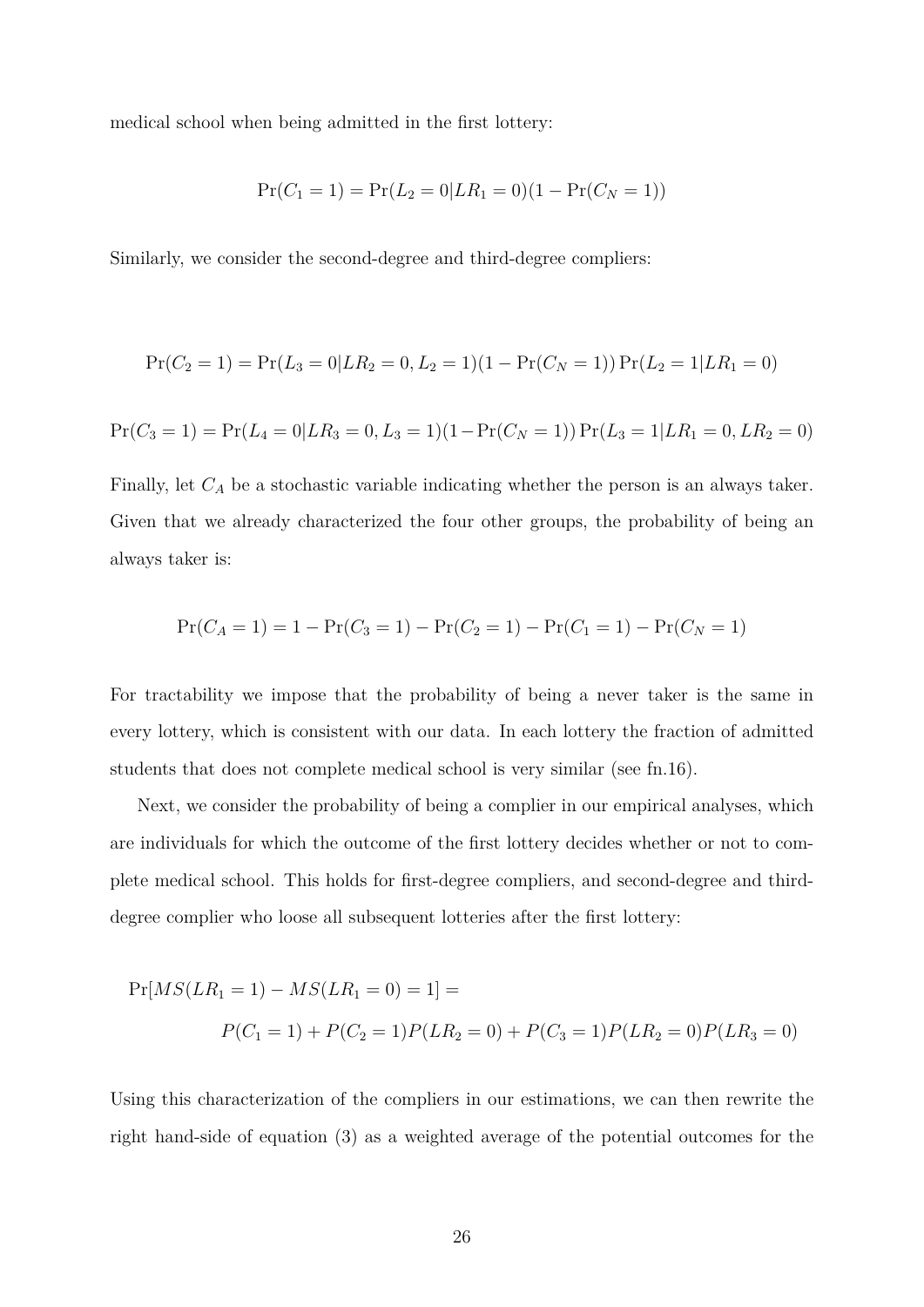different groups of compliers:

$$
\frac{E[Y|LR_1 = 1] - E[Y|LR_1 = 0]}{P(MS = 1|LR_1 = 1) - P(MS = 1|LR_1 = 0)} =
$$
\n
$$
(E[Y(1) - Y(0)|C_1 = 1]P[C_1 = 1]
$$
\n
$$
+ E[Y(1) - Y(0)|C_2 = 1]P[C_2 = 1]P[LR_2 = 0]
$$
\n
$$
+ E[Y(1) - Y(0)|C_3 = 1]P[C_3 = 1]P[LR_2 = 0]P[LR_3 = 0]) /
$$
\n
$$
(P[C_1 = 1] + P[C_2 = 1]P[LR_2 = 0] + P[C_3 = 1]P[LR_2 = 0]P[LR_3 = 0]) \tag{4}
$$

We now restrict the sample to people who lost the first lottery and applied for the second lottery. For this group of individuals, the result of the second lottery is random (conditional of the lottery category). Again using instrumental variables estimation, we can estimate for the compliers to the result of the second lottery the average treatment effect of completing medical school. This group of compliers to the result of the second lottery consists of second and third-degree compliers. Recall that first-degree compliers never get to the second lottery.

The Wald estimate using applicants to the second lottery can be expressed as a weighted average potential outcomes of second and third degree compliers as follows:

$$
\frac{E[Y|LR_2=1]-E[Y|LR_2=0]}{P(MS=1|LR_2=1)-P(MS=1|LR_2=0)} =
$$
\n
$$
(E[Y(1)-Y(0)|C_2=1]P[C_2=1]
$$
\n
$$
+E[Y(1)-Y(0)|C_3=1]P[C_3=1]P[LR_3=0]) /
$$
\n
$$
(P[C_2=1]+P[C_3=1]P[LR_3=0]) \quad (5)
$$

Repeating the instrumental variables estimation for applicants to the third lottery gives the average treatment effect for compliers to the result of the third lottery. This group only consists of third degree compliers, which gives the following expression:

$$
\frac{E[Y|LR_3=1]-E[Y|LR_3=0]}{P(MS=1|LR_3=1)-P(MS=1|LR_3=0)}=E[Y(1)-Y(0)|C_3=1]
$$
(6)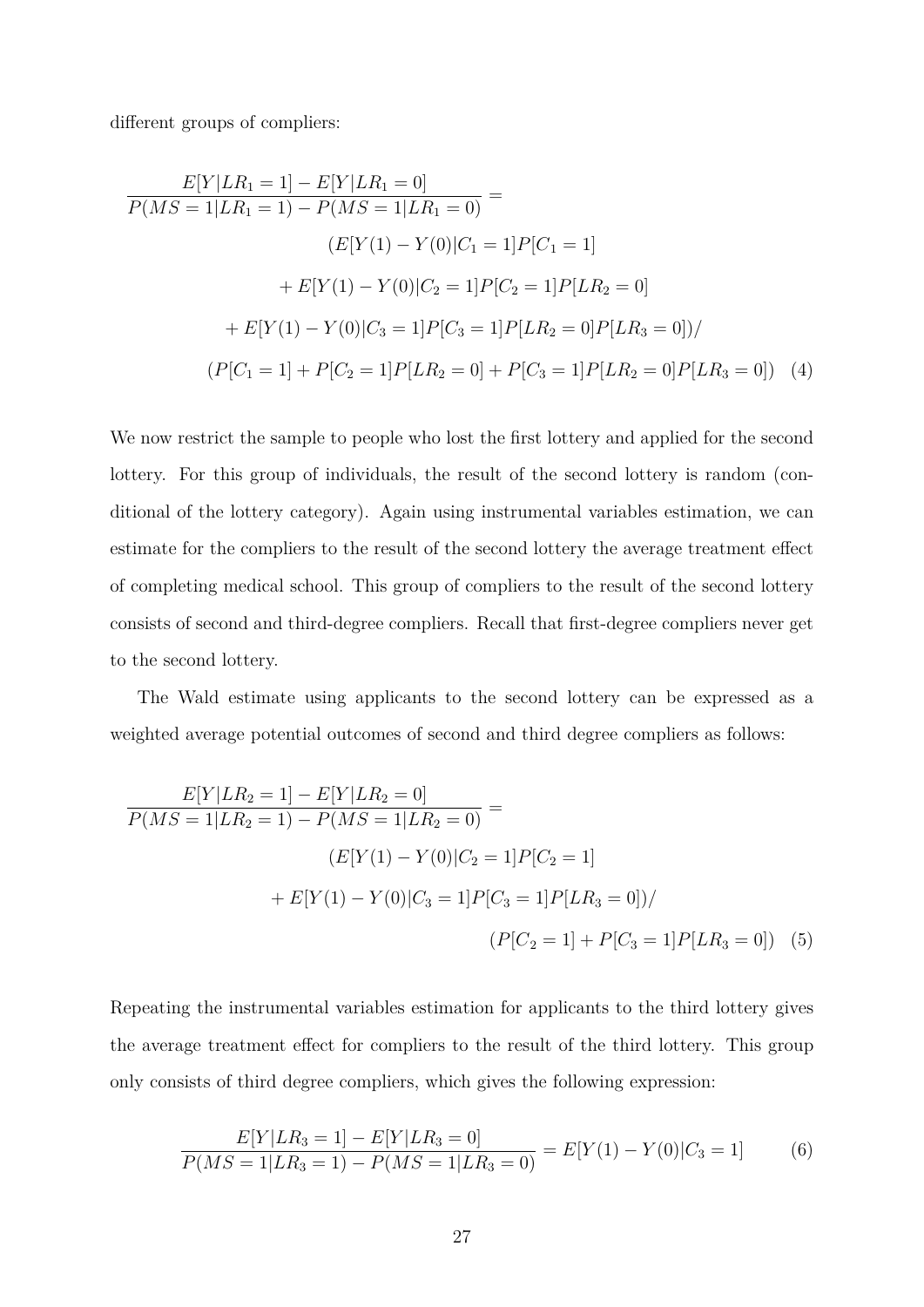With the estimate of the average treatment effect for third degree compliers in equation (6) and estimates of the shares of second and third degree compliers, we can back out the average treatment effect for second degree compliers from equation  $(5)$ . Likewise, with estimates of the average treatment effects of third and second degree compliers and of the shares of first, second and third degree compliers, we recover the average treatment effect for first degree compliers from equation (4).

The first three columns in Table A5 report IV estimates of the effect of completion of medical school on earnings by year since first lottery using the result of the first, second and third lotteries as instrument. The results in the first column repeat those from column (4) in Table A2, the results in the second column are obtained when restricting the sample to people who lost the first lottery and apply to the second. Likewise the results in the third column are obtained when restricting the sample to people who lost the first and second lotteries and apply to the third. The results in the third column pertain to third degree compliers. Using the procedure outlined above, the final two columns present estimates of the earnings gains for first and second degree compliers.<sup>16</sup> For some years after the first lottery, the numbers of observations are rather small and the estimates imprecise, but for the years with enough observations the pattern seems clear. The earnings gain for first degree compliers is larger than for second degree compliers, which in turn is larger than that of third degree compliers. As summary statistics we report in the final row of the table, the net present values of the gains from 5 to 20 years after the first lottery, using a discount rate of 4%. We only start at the fifth year because almost everyone (treated and controls) are in full-time education during the first four years after the first lottery, so any differences are due to small variations in earnings in side jobs. Including the first four years would give strange results due to the large but very imprecise earnings gain in the year of the first application in the third column.

 $16$ The shares of the different groups are: 0.244 for first degree compliers, 0.232 for second degree compliers, 0.211 for third degree compliers, 0.108 for always-takers, and 0.205 for never-takers. The share of never takers in the first lottery equals 0.XXX, in the second lottery 0.XXX and in the third lottey 0.XXX. The probability to lose the first lottery  $(Pr(LR_1 = 0))$  equals 0.453. For the second and third lotteries these probabilities are 0.537 and 0.566, respectively.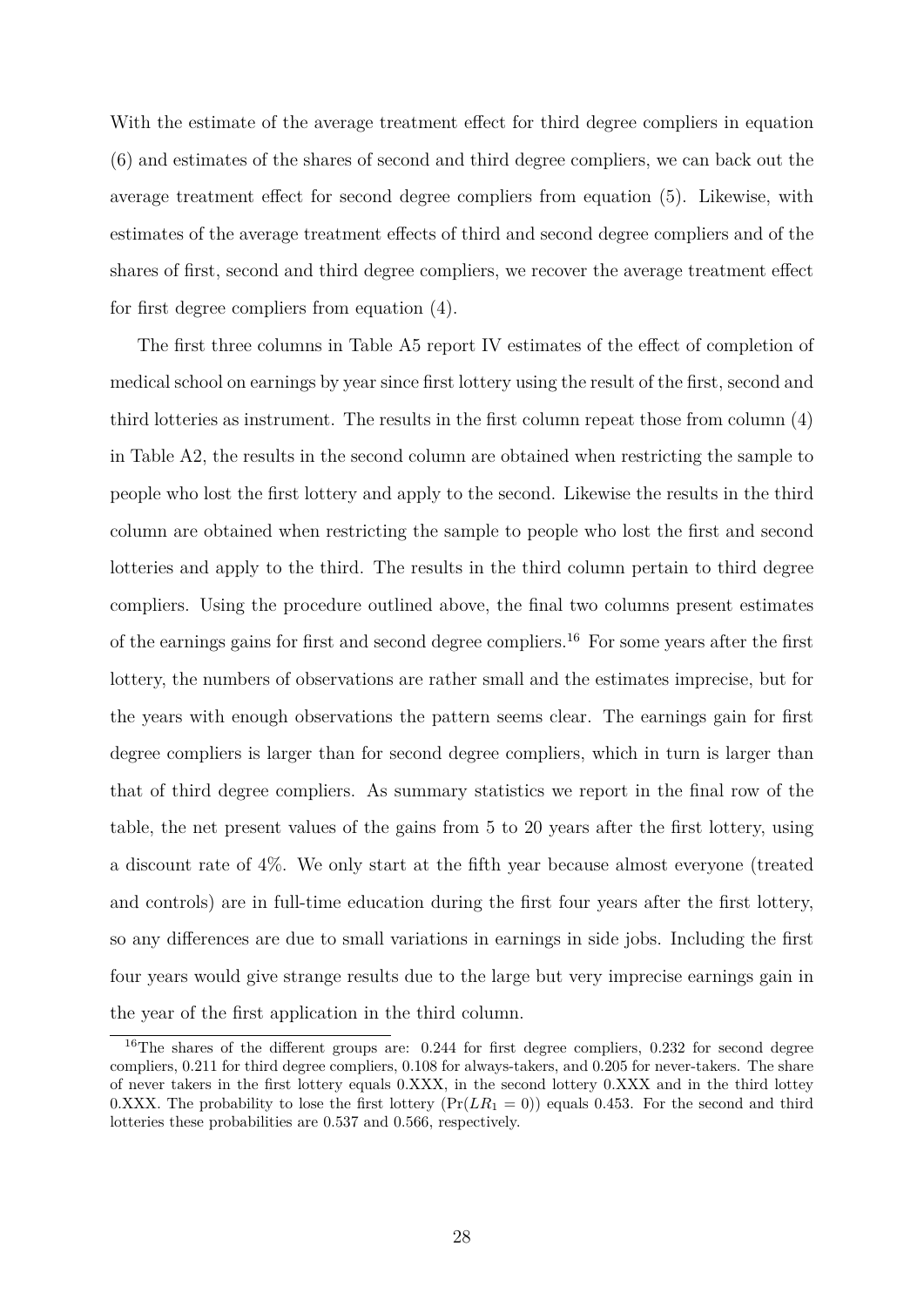

**Figure 7.** Estimates of effects of medical school completion on earnings for different lotteries and degrees of compliers, by year since first lottery

#### *6.2 Validity of the instrument*

We use the result of the first lottery as instrumental variable to estimate the effects of completing medical school. In Table A2 we have shown already that this instrument has a strong impact on the endogenous variable. Above we argued that the exclusion restriction holds by virtue of the randomization of the lottery. The exclusion restriction does not hold, however, when lottery losers are disappointed and therefore do worse, or that people do worse when they can not follow the study of their first choice. This may lead to an overestimation of the monopoly rent obtained upon completion of medical school. To assess the importance of this mechanism, we analyze data from people who participated in the admission lottery for international business studies. Since this study does not give a license to enter a regulated labor market, we assume that this admission to this study does not generate a monopoly rent and that any earnings difference between winning and losing compliers to the result of the lottery can mainly be attributed to disappointment of losers and/or losers being less motivated for the study of their second choice. Results are presented in Table XX.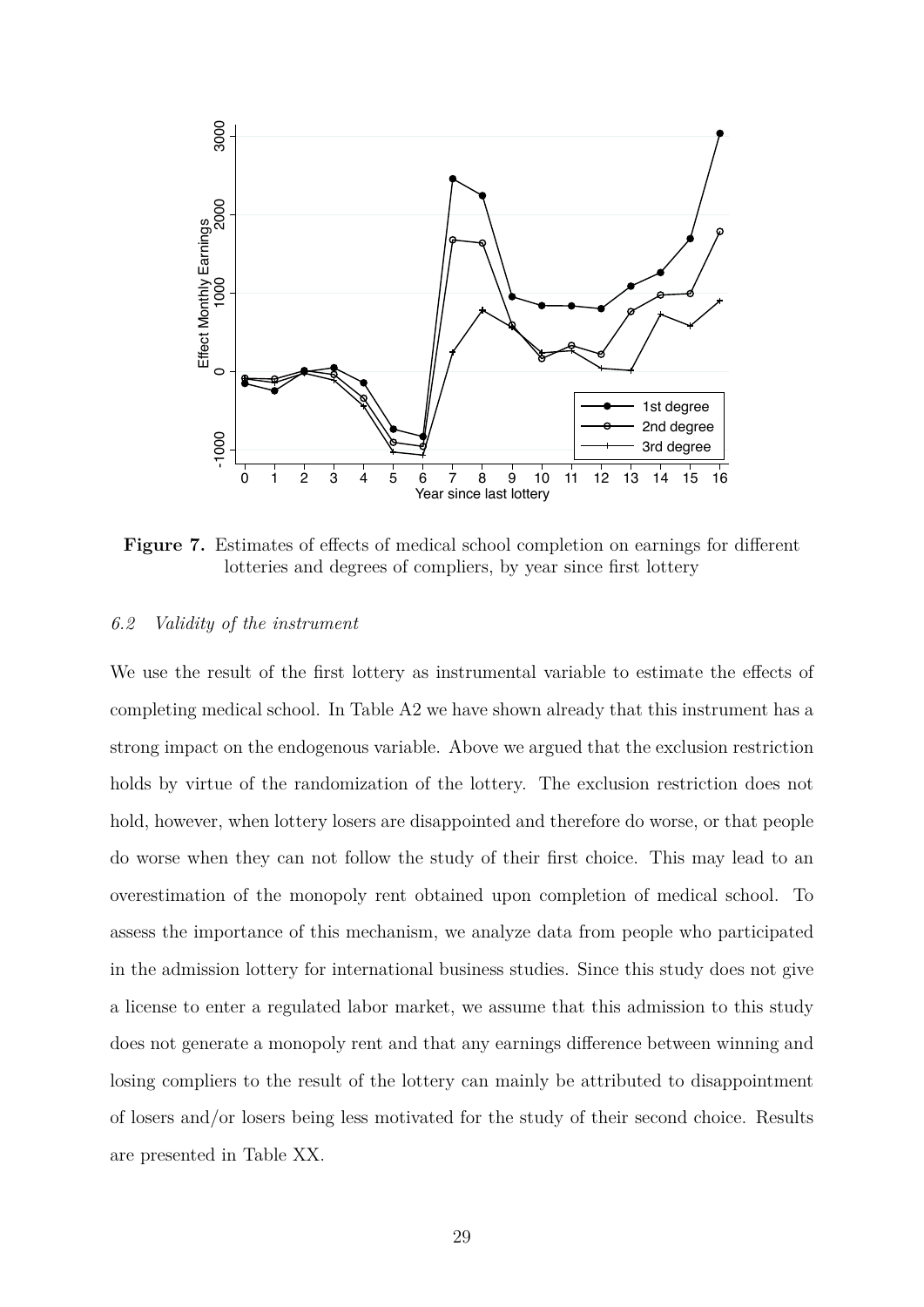While we acknowledge that there can be differences in the level of disappointment between losing the lottery for medical school and the lottery to study international business studies, the estimates are still informative.

# **7 Conclusion**

The results of this paper provide evidence for the existence of a substantial monopoly rent for doctors. This calls the desirability of a quota in combination with low tuition fees into question. According to the results, at least 20 percent of doctors' earnings consist of a rent. This rent is defined relative to the next-best option of applicants for medical school; without a license to work as a doctor the same people would have earned at least 20 percent less. Furthermore, the estimated wage profiles suggest that the gain is even (much) higher in the long run: twenty years after participating in the first lottery the earnings difference has increased up to 50 percent. Only a small part of this earnings difference can be attributed to differences in working hours or a longer investment in human capital. Releasing the quota might reduce the rents of doctors. If we assume that wages in the applicant's next-best option are not influenced by a release of the quota such a release can reduce doctors' earnings to at most the level in their next-best option.<sup>17</sup>

Releasing the quota is costly in a situation in which the government heavily subsidizes tuition fees, as is currently the case in the Netherlands. The costs of a medicine study are much higher than the costs of other study programs. Over the course of the whole study the costs of a medicine student are estimated to be at least 167,000 euros compared to an average amount of 55,000 euros for a study program of a comparable level (Houkes-Hommes, 2009).<sup>18</sup> Students pay only a tuition fee of around 1000 euros per year, which is not differentiated across studies. Furthermore, the majority of the medical students starts a specialization track after finishing medical school. The costs of a specialization

<sup>&</sup>lt;sup>17</sup>Earnings levels in applicants' next-best option will be affected if releasing the quota significantly reduces labor supply in these sectors. In most alternative fields in which rejected medicine applicants apply they form only a small proportion of the total amount of students (for example law or psychology), so this is not likely to be the case.

 $18$ Part of the difference in costs reflects the fact that the study of medicine takes longer than the alternative study programs.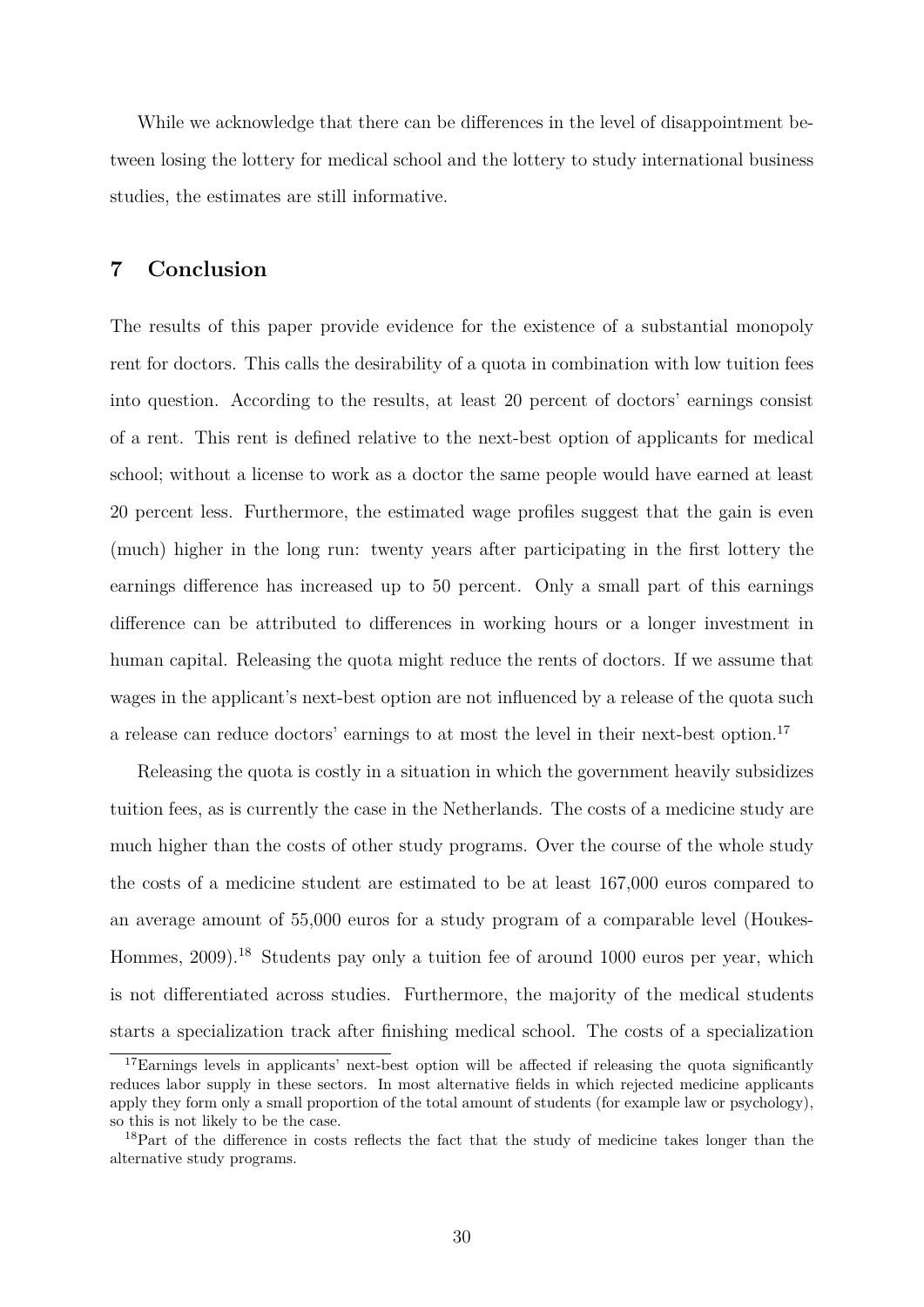track are completely born by the government and range from 40,000-145,000 euro.<sup>19</sup>

The coexistence of high private benefits and high social costs raise the question whether a larger part of the costs should be shifted to the students. We see that even under the conservative assumptions underlying Table 3, there is sufficient scope for medical school students to pay a larger share of their education costs. This would allow the government to increase the number of available places without increasing public expenditures. At the same time higher costs can reduce the number of applicants for medical school. An increase in the supply of doctors and the resulting reduction of their earnings will also reduce the number of applicants.

# **References**

- Anderson, G. M., Halcoussis, D., Johnston, L., and Lowenberg, A. D. (2000). Regulatory barriers to entry in the healthcare industry: The case of alternative medicine. *The Quarterly Review of Economics and Finance*, 40(4):485–502.
- Baltagi, B. H., Bratberg, E., and Holma, T. H. (2005). A panel data study of physiciansÕ labor supply: the case of Norway. *Health Economics*, 14:1035–1045.
- Burstein, P. L. and Cromwell, J. (1985). Relative incomes and rates of return for U.S. physicians. *Journal of Health Economics*, 4(1):63 – 78.
- Friedman, M. and Kuznets, S. (1954). *Income from Independent Professional Practice*. NBER Books. National Bureau of Economic Research, Inc.
- Herfs, P. (2009). International medical graduates in the Netherlands. Phd-dissertation, Utrecht University.
- Houkes-Hommes, A. (2009). De kosten van verruimen of loslaten van de numerus fixus. Report, SEO.

<sup>&</sup>lt;sup>19</sup>The specialization tracks for medicine are an exception among other post-graduate programs; in most cases the government does not bear the (full) costs of post-graduate education.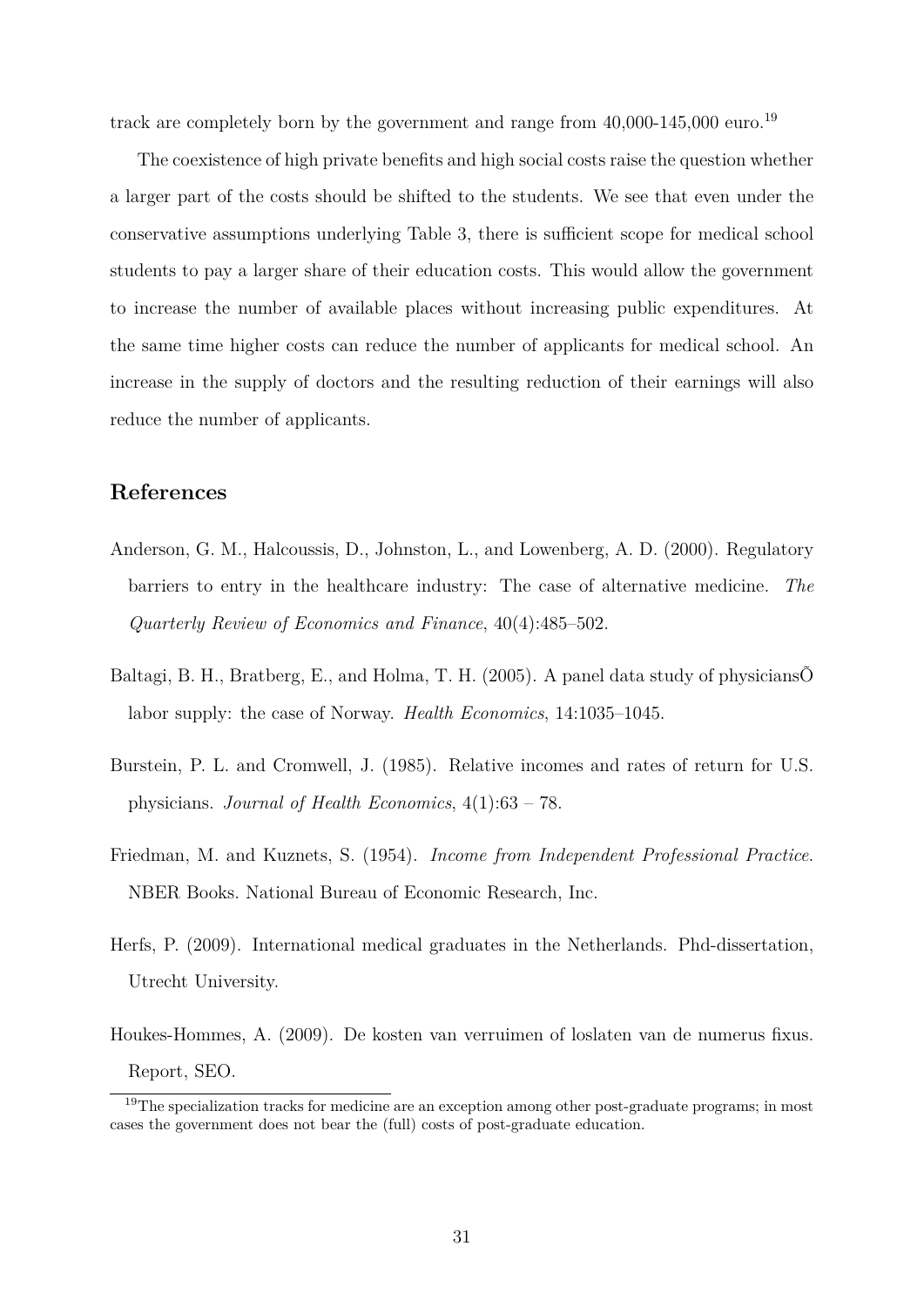- Hurley, J. (2000). An overview of the normative economics of the health sector. In Culyer, A. J. and Newhouse, J. P., editors, *Handbook of Health Economics*, volume 1A. Elsevier.
- Imbens, G. W. and Angrist, J. D. (1994). Identification and estimation of local average treatment effects. *Econometrica*,  $62(2):467-475$ .
- Kugler, A. D. and Sauer, R. M. (2005). Doctors without borders? Relicensing requirements and negative selection in the market for physicians. *Journal of Labor Economics*, 23(3):437–466.
- Noether, M. (1986). The growing supply of physicians: has the market become more competitive? *Journal of Labor Economics*, 4:503–537.

OECD (2010). *Health at a glance 2010*. OECD, Paris.

- Rizzo, J. and Blumenthal, D. (1994). Physician labor supply: Do income effects matter? *Journal of Health Economics*, 13:433–453.
- RVZ (2010). Numerus fixus geneeskunde: Loslaten of vasthouden. Report, Raad van Gezondheid (RVZ).
- Showalter, M. and Thurston, N. (1997). Taxes and labor supply of high-income physicians. *Journal of Public Economics*, 66:73–97.
- Simoens, S. and Hurst, J. (2006). The supply of physician services in OECD countries. OECD Health Working Papers 21, OECD Publishing.
- Sloan, F. (1975). Physician supply behavior in the short run. *Industrial and Labor Relations Review*, 28:549–569.

# **A Results Tables**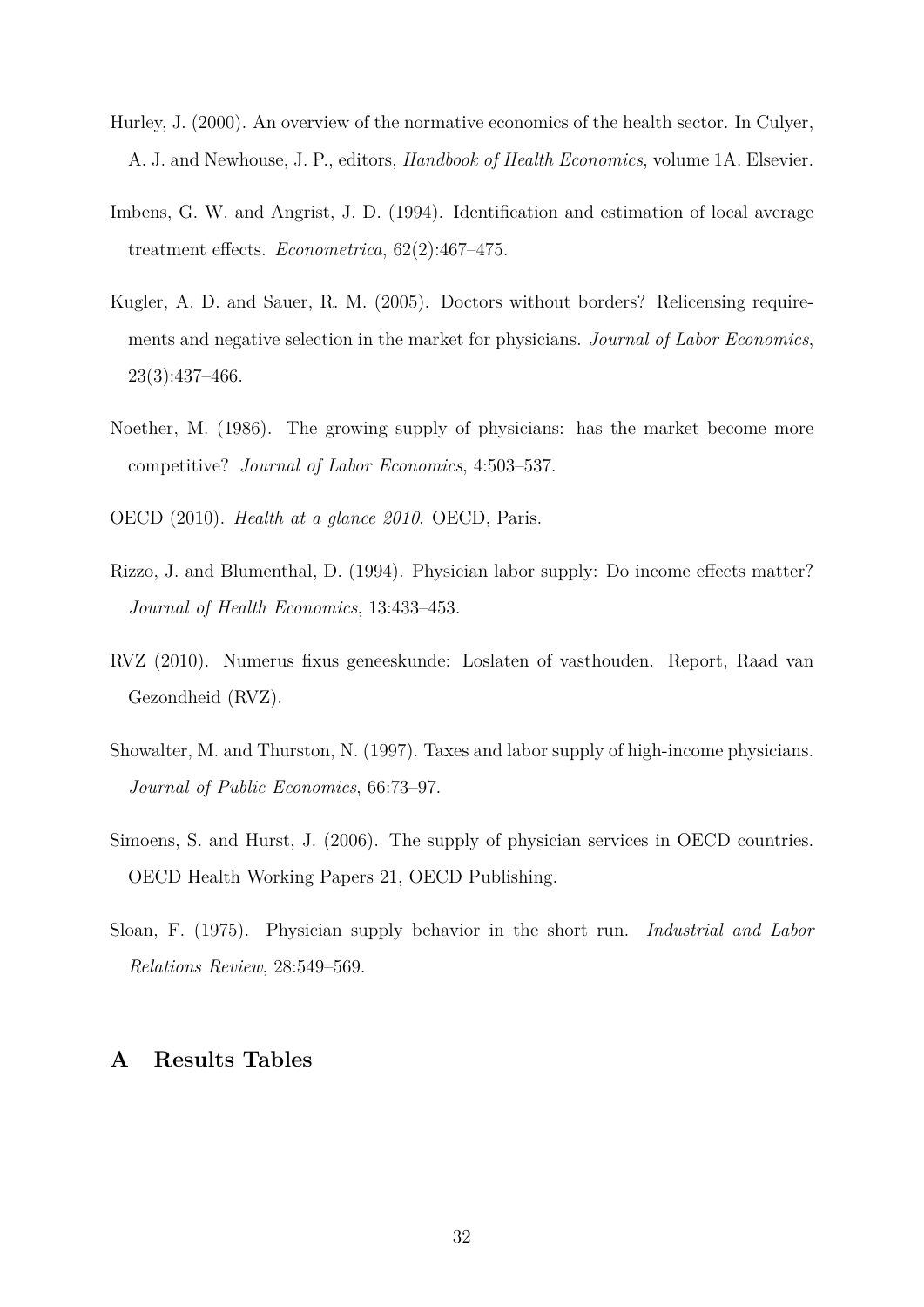|       | А             |                |         | $\boldsymbol{B}$ |               | $\overline{\rm C}$ |               | $\mathbf{D}$ |               | E       |         | $\boldsymbol{\mathrm{F}}$ |               | Total  |
|-------|---------------|----------------|---------|------------------|---------------|--------------------|---------------|--------------|---------------|---------|---------|---------------------------|---------------|--------|
| Year  | $\mathcal{P}$ | $\overline{N}$ | $\,p\,$ | $\overline{N}$   | $\mathcal{p}$ | $\mathcal{N}$      | $\mathcal{p}$ | N            | $\mathcal{p}$ | $\it N$ | $\,p\,$ | $\boldsymbol{N}$          | $\mathcal{p}$ | N      |
| 1988  | 1.00          | 29             | 1.00    | 96               | 0.89          | 179                | 0.75          | 495          | 0.62          | 537     | 0.54    | 749                       | 0.67          | 2085   |
| 1989  | 1.00          | 30             | 1.00    | 84               | 0.96          | 158                | 0.80          | 429          | 0.66          | 531     | 0.58    | 697                       | 0.71          | 1929   |
| 1990  | 1.00          | 36             | 1.00    | 111              | 0.87          | 194                | 0.71          | 468          | 0.59          | 571     | 0.51    | 746                       | 0.64          | 2126   |
| 1991  | 1.00          | 41             | 0.89    | 130              | 0.76          | 201                | 0.63          | 547          | 0.50          | 649     | 0.43    | 881                       | 0.56          | 2449   |
| 1992  | 1.00          | 51             | 0.84    | 113              | 0.72          | 235                | 0.59          | 600          | 0.48          | 689     | 0.42    | 1036                      | 0.53          | 2724   |
| 1993  | 0.93          | 44             | 0.72    | 167              | 0.62          | 241                | 0.51          | 702          | 0.41          | 847     | 0.36    | 1299                      | 0.45          | 3300   |
| 1994  | 0.89          | 61             | 0.69    | 208              | 0.58          | 389                | 0.48          | 905          | 0.39          | 1034    | 0.33    | 1331                      | 0.43          | 3928   |
| 1995  | 0.80          | 88             | 0.62    | 265              | 0.51          | 430                | 0.41          | 982          | 0.34          | 1024    | 0.31    | 1402                      | 0.39          | 4191   |
| 1996  | 0.74          | 97             | 0.58    | 283              | 0.48          | 494                | 0.39          | 1084         | 0.32          | 1119    | 0.27    | 1496                      | 0.36          | 4573   |
| 1997  | 0.72          | 117            | 0.54    | 310              | 0.45          | 498                | 0.37          | 1114         | 0.31          | 1129    | 0.26    | 1486                      | 0.35          | 4654   |
| 1998  | 0.75          | 106            | 0.56    | 332              | 0.50          | 492                | 0.39          | 1121         | 0.32          | 1041    | 0.28    | 1325                      | 0.37          | 4417   |
| 1999  | 1.00          | 87             | 1.00    | 341              | 0.52          | 421                | 0.42          | 1025         | 0.33          | 898     | 0.29    | 1146                      | 0.43          | 3918   |
| Total | 0.86          | 787            | 0.73    | 2440             | 0.59          | 3932               | 0.49          | 9472         | 0.41          | 10,069  | 0.36    | 13,594                    | 0.46          | 40,294 |

**Table A1.** Fraction *p* admitted and number of applicants *N* by year and lottery category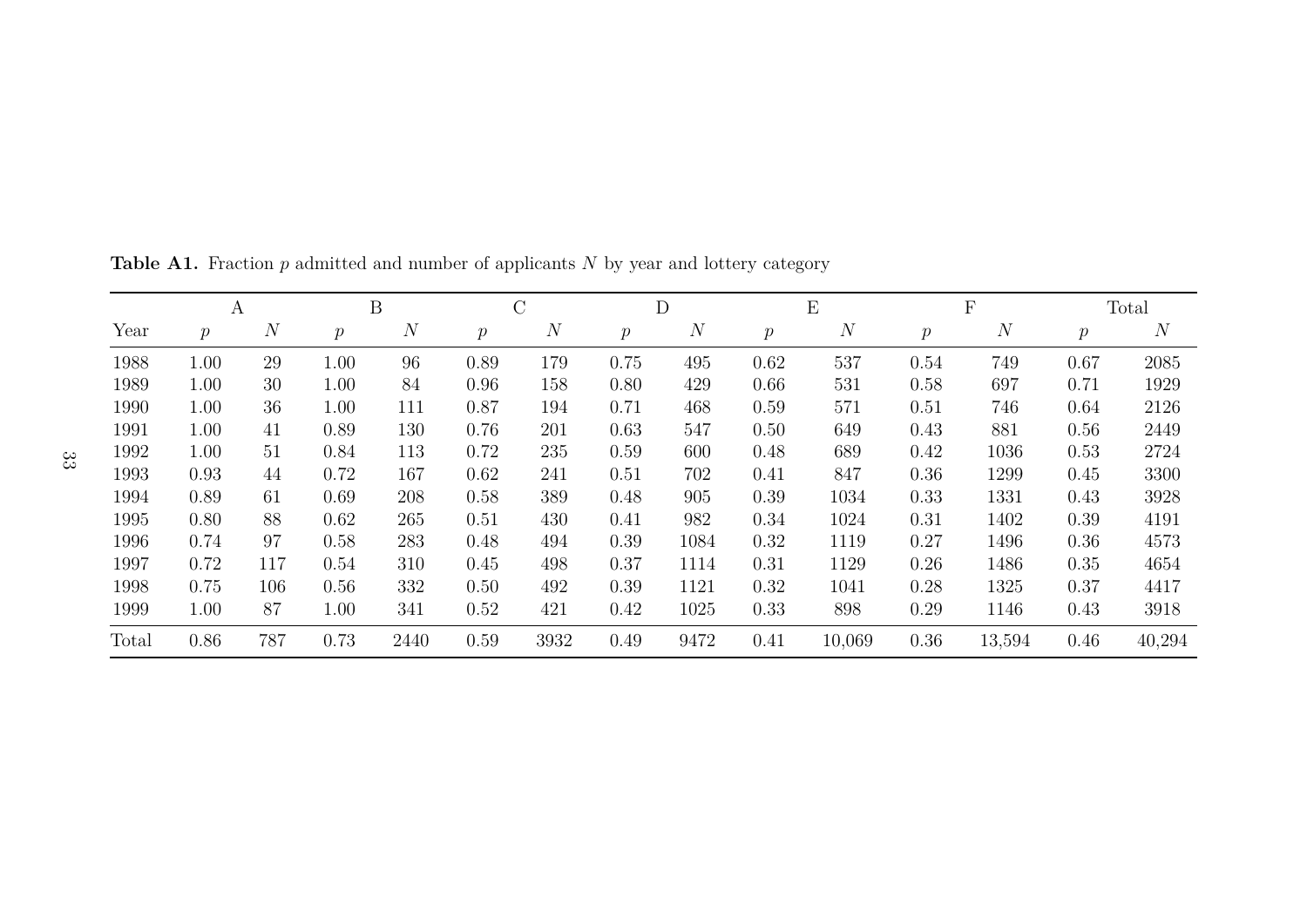| $t-\tau$       | N     | 1st stage         | Earnings        | Positive earnings    | log(Earnings)        | Hours         | log(Earnings/hr)    |
|----------------|-------|-------------------|-----------------|----------------------|----------------------|---------------|---------------------|
| (1)            | (2)   | (3)               | (4)             | (5)                  | (6)                  | (7)           | (8)                 |
| $\overline{0}$ | 2159  | $0.36~(0.02)$ *** | $-81(23)$ ***   | $-0.06$ $(0.02)$ *** | $-0.36$ $(0.15)$ **  |               |                     |
|                | 4607  | $0.36(0.01)$ ***  | $-162(19)***$   | $0.18(0.02)$ ***     | $-0.68$ $(0.12)$ *** |               |                     |
| $\overline{2}$ | 7167  | $0.37~(0.01)$ *** | $-45(17)***$    | $-0.06$ $(0.02)$ *** | $-0.03(0.08)$        |               |                     |
| 3              | 9885  | $0.38(0.01)$ ***  | 7(19)           | 0.02(0.02)           | 0.08(0.06)           |               |                     |
| 4              | 12438 | $0.39(0.01)$ ***  | $-90(20)***$    | $-0.02(0.02)$        | $-0.18$ $(0.06)$ *** |               |                     |
| 5              | 14952 | $0.39(0.01)$ ***  | $-509(26)$ ***  | $-0.33$ $(0.02)$ *** | $-1.35$ $(0.07)$ *** |               |                     |
| 6              | 17154 | $0.39(0.01)$ ***  | $-786(31)$ ***  | $-0.34$ $(0.02)$ *** | $-1.31$ $(0.07)$ *** |               |                     |
|                | 18946 | $0.38(0.01)$ ***  | $835(55)****$   | $0.24~(0.02)$ ***    | $0.76(0.06)$ ***     | $229(100)**$  | $0.28$ $(0.05)$ *** |
| 8              | 20705 | $0.38(0.01)$ ***  | $1521(66)$ ***  | $0.29(0.02)$ ***     | $0.85(0.04)$ ***     | $467(60)$ *** | $0.21~(0.03)$ ***   |
| 9              | 22185 | $0.38(0.01)$ ***  | $1047(52)***$   | $0.18(0.01)$ ***     | $0.51~(0.03)$ ***    | $281(38)$ *** | $0.18(0.02)$ ***    |
| 10             | 23485 | $0.38(0.01)$ ***  | $757(51)$ ***   | $0.10~(0.01)$ ***    | $0.33(0.03)$ ***     | $250(29)$ *** | $0.12~(0.02)$ ***   |
| 11             | 22762 | $0.39(0.01)$ ***  | $587(55)***$    | $0.08(0.01)$ ***     | $0.22~(0.02)$ ***    | $112(25)***$  | $0.11~(0.02)$ ***   |
| 12             | 20244 | $0.39(0.01)$ ***  | $566(65)$ ***   | $0.06(0.01)$ ***     | $0.23$ $(0.02)$ ***  | $136(24)$ *** | $0.12~(0.02)$ ***   |
| 13             | 17681 | $0.39(0.01)$ ***  | $687(79)$ ***   | $0.07~(0.01)$ ***    | $0.24~(0.02)$ ***    | $133(25)***$  | $0.14~(0.02)$ ***   |
| 14             | 14980 | $0.39(0.01)$ ***  | $908(108)***$   | $0.06(0.01)$ ***     | $0.25(0.03)$ ***     | $145(25)***$  | $0.16(0.02)$ ***    |
| 15             | 12494 | $0.38(0.01)$ ***  | $1196(145)***$  | $0.05(0.01)$ ***     | $0.28~(0.03)$ ***    | $112(27)***$  | $0.21~(0.03)$ ***   |
| 16             | 10012 | $0.39(0.01)$ ***  | $2029(195)***$  | $0.07~(0.01)$ ***    | $0.32~(0.04)$ ***    | $54(29)*$     | $0.30(0.03)$ ***    |
| 17             | 7866  | $0.39(0.01)$ ***  | $2178(244)$ *** | $0.06~(0.02)$ ***    | $0.39(0.04)$ ***     | $81(32)**$    | $0.33(0.04)$ ***    |
| 18             | 6100  | $0.40~(0.01)$ *** | $2012(335)****$ | 0.03(0.02)           | $0.36(0.05)$ ***     | $55(32)*$     | $0.34~(0.04)$ ***   |
| 19             | 4329  | $0.41~(0.02)$ *** | $3182(411)***$  | 0.03(0.02)           | $0.53$ $(0.06)$ ***  | $100(35)****$ | $0.44~(0.05)$ ***   |
| 20             | 2805  | $0.41~(0.02)$ *** | $3187(541)$ *** | $-0.01(0.02)$        | $0.50~(0.08)$ ***    | 61(45)        | $0.44~(0.06)$ ***   |
| 21             | 1436  | $0.45~(0.03)$ *** | $4091(773)***$  | 0.03(0.04)           | $0.61~(0.11)$ ***    | 27(55)        | $0.56$ $(0.08)$ *** |

**Table A2.** Instrumental variable estimates of the effects of completing medical school on labor market outcomes  $t - \tau$  years after first applying

*Notes*: Standard errors in parentheses. Total number of individuals is 25,491. \* *p <* 0*.*10 , \*\* *p <* 0*.*05 , \*\*\* *p <* 0*.*01 . Every cell in this column represents a separate regression, which include controls for gender, ethnicity, age in the first lottery year, lottery category, year of first lottery and interaction terms of the year of first lottery and lottery category.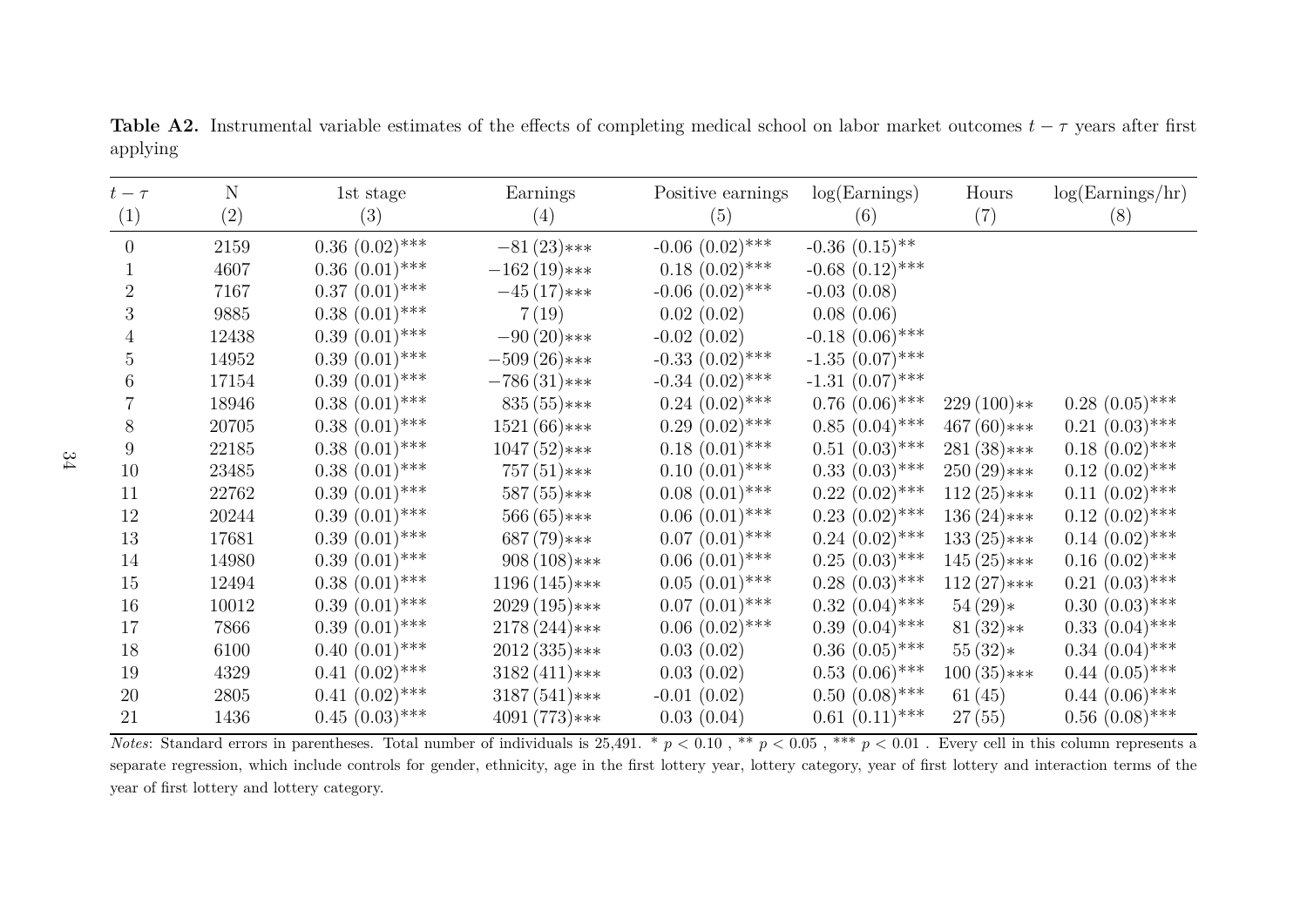|                | Earnings       |                 |               | Hours         |  |  |  |
|----------------|----------------|-----------------|---------------|---------------|--|--|--|
| $t-\tau$       | Men            | Women           | Men           | Women         |  |  |  |
| $\overline{0}$ | $-111(40)***$  | $-61(27)**$     |               |               |  |  |  |
| $\mathbf{1}$   | $-163(35)****$ | $-162(20)$ ***  |               |               |  |  |  |
| $\overline{2}$ | $-40(30)$      | $-49(20)**$     |               |               |  |  |  |
| 3              | 10(34)         | 3(20)           |               |               |  |  |  |
| $\overline{4}$ | $-108(34)$ *** | $-77(24)$ ***   |               |               |  |  |  |
| 5              | $-386(45)***$  | $-604(31)$ ***  |               |               |  |  |  |
| 6              | $-588(51)$ *** | $-943(38)$ ***  |               |               |  |  |  |
| 7              | $508(78)***$   | $1101(78)***$   | 171(164)      | $270(127)**$  |  |  |  |
| 8              | $1097(106)***$ | $1867(84)$ ***  | $278(98)$ *** | $599(76)***$  |  |  |  |
| 9              | $835(84)$ ***  | $1219(67)***$   | $142(63)**$   | $382(48)$ *** |  |  |  |
| 10             | $641(86)$ ***  | $850(61)$ ***   | $199(48)$ *** | $282(35)****$ |  |  |  |
| 11             | $419(94)$ ***  | $722(67)***$    | $69(39)*$     | $143(33)****$ |  |  |  |
| 12             | $363(110)***$  | $741(78)***$    | $131(34)$ *** | $140(33)****$ |  |  |  |
| 13             | $473(132)***$  | $873(95)***$    | $100(34)$ *** | $165(35)****$ |  |  |  |
| 14             | 799 (186)***   | $1009(124)$ *** | $131(31)****$ | $162(40)***$  |  |  |  |
| 15             | $1111(258)***$ | $1254(158)***$  | $100(35)****$ | $131(41)$ *** |  |  |  |
| 16             | 2480 (357)***  | $1671(206)$ *** | 56(40)        | 56(42)        |  |  |  |
| 17             | 2732 (465)***  | 1790 (242)***   | 54(46)        | $105(45)**$   |  |  |  |
| 18             | 2267 (659)***  | 1838 (328)***   | 62(43)        | 53(45)        |  |  |  |
| 19             | 3672 (800)***  | 2756 (402)***   | $99(47)**$    | $101(50)**$   |  |  |  |
| 20             | 3586 (996)***  | 2764 (559)***   | 45(55)        | 82(67)        |  |  |  |
| 21             | 4071(1392)     | 3880 (807)***   | $-21(70)$     | 72(83)        |  |  |  |

Table A3. IV estimates of effects of medical school completion on earnings and hours, by year since first lottery and gender

*Notes*: Standard errors in parentheses. Total number of individuals is  $25,491. * p < 0.10$ , \*\*  $p < 0.05$ , \*\*\* *p <* 0*.*01 . Every cell in this column represents a separate regression, which include controls for ethnicity, age in the first lottery year, lottery category, year of first lottery and interaction terms of the year of first lottery and lottery category.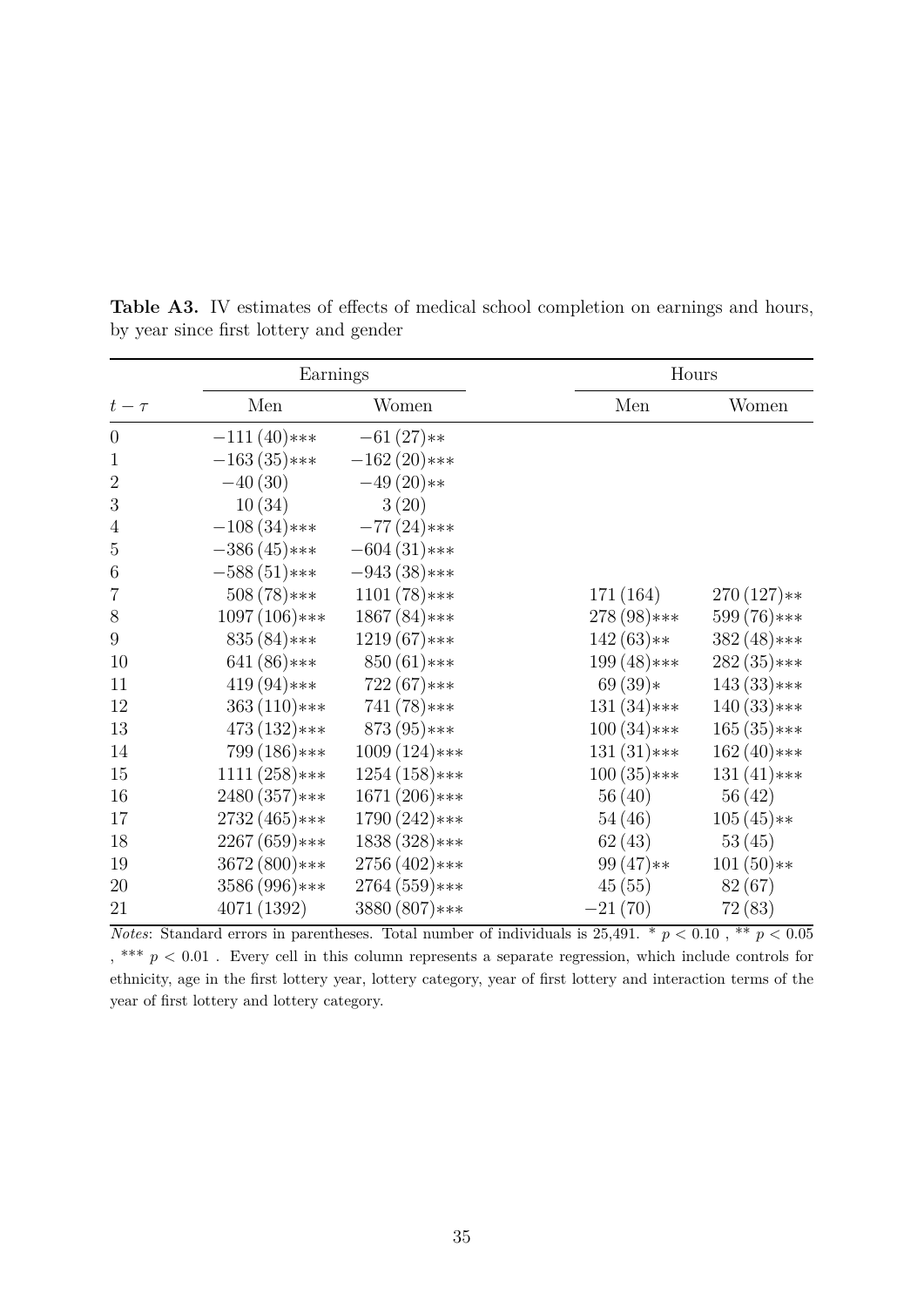| $t-\tau$        | $\boldsymbol{B}$ | $\mathcal{C}$    | $\boldsymbol{D}$ | E                | $\boldsymbol{F}$ |
|-----------------|------------------|------------------|------------------|------------------|------------------|
| $\overline{0}$  | $-66(112)$       | $-64(67)$        | $-74(36)**$      | $-95(36)***$     | $-76(50)$        |
| 1               | $-680(327)**$    | $-74(55)$        | $-124(33)****$   | $-164(33)****$   | $-192(37)***$    |
| $\overline{2}$  | 35(86)           | $90(49)*$        | $-1(32)$         | $-66(32)**$      | $-125(33)***$    |
| 3               | 93(120)          | 64(45)           | 14(32)           | 12(31)           | $-41(40)$        |
| 4               | $-30(103)$       | $-53(56)$        | $-50(36)$        | $-132(36)***$    | $-112(41)$ ***   |
| 5               | $-658(136)$ ***  | $-504(77)****$   | $-532(53)***$    | $-490(50)***$    | $-481(47)***$    |
| 6               | $-800(157)***$   | $-673(103)$ ***  | $-777(63)$ ***   | $-806(53)****$   | $-806(56)$ ***   |
|                 | $2421(397)****$  | $2026(240)***$   | $1354(118)***$   | $582(98)$ ***    | 66(85)           |
| 8               | $3120(434)$ ***  | $2331(237)****$  | $2137(125)$ ***  | $1323(143)$ ***  | $783(100)***$    |
| 9               | $1529(327)***$   | $1053(176)***$   | $1392(105)***$   | $965(96)$ ***    | $803(90)***$     |
| 10              | $1355(327)****$  | $573(166)$ ***   | $930(101)$ ***   | $649(94)$ ***    | $711(88)***$     |
| 11              | $1499(374)***$   | $705(196)$ ***   | $671(109)$ ***   | $543(110)***$    | $453(88)***$     |
| 12              | $831(446)*$      | $634(239)***$    | $603(132)***$    | $553(125)***$    | $513(102)***$    |
| 13              | 452(669)         | $892(300)***$    | $743(173)***$    | $600(135)****$   | $700(124)$ ***   |
| 14              | $-435(1114)$     | 544 (447)        | $831(241)***$    | $1145(195)***$   | $940(156)****$   |
| 15              | 447 (1506)       | $1433(711)**$    | $1143(334)$ ***  | $1341(260)***$   | $1109(205)***$   |
| 16              | 1273 (2305)      | 1323(1041)       | 2271 (469)***    | 2081 (324)***    | 2001 (284)***    |
| 17              | 925 (9923)       | 1387 (1008)      | 2634 (644)***    | 2027 (426)***    | 2173 (338)***    |
| 18              |                  | $2845(1272)**$   | $1880(836)**$    | $1647(690)**$    | 2283 (417)***    |
| 19              |                  | $5013(1332)$ *** | $2910(1344)**$   | $3204(678)***$   | $3109(541)$ ***  |
| 20              |                  | 4023 (2778)      | 400(1983)        | $4140(928)***$   | 3298 (660)***    |
| 21              |                  | 5585 (4464)      | 2411 (3290)      | $3555(1061)$ *** | 4518 (962)***    |
| $NPV(r = 0.04)$ |                  |                  |                  |                  |                  |

Table A4. IV estimates of effects of medical school completion on earnings and hours, by year since first lottery and lottery category